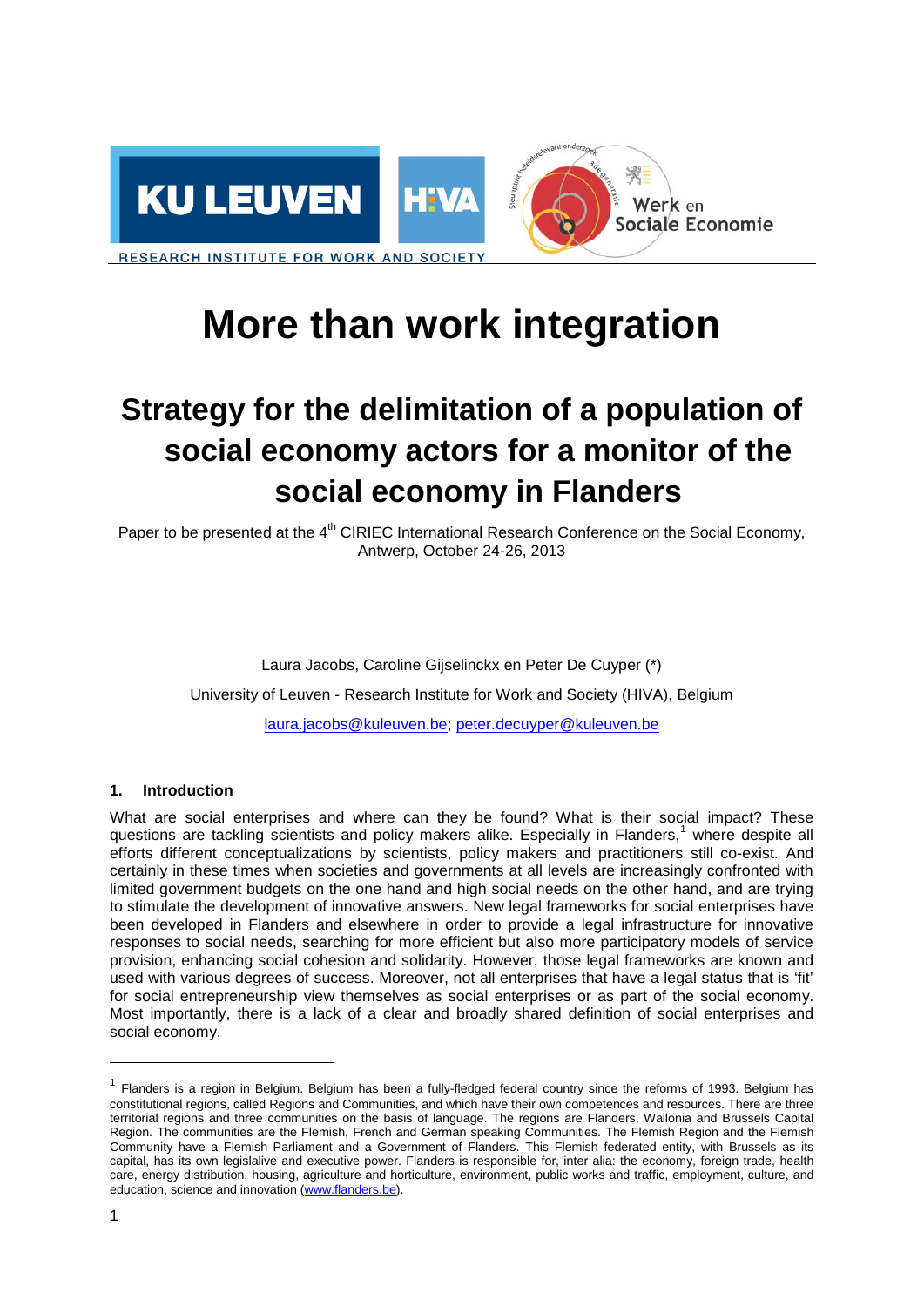Scholars highlight the importance of entrepreneurship with social aims and the economic democracy that is realized via social enterprises (see for example Borzaga & Defourny, 2001; Defourny, Develtere, Fontenau & Nyssens, 2009; Defourny & Nyssens, 2010, 2012; Kerlin, 2006; Monzon & Chaves, 2012). They develop a broad view on the social economy and social enterprises. Policy makers have come to see them as effective tools to fight poverty, to create employment and to foster social cohesion. Over the last quarter of a century, the Flemish government has been slightly evolving from a restricted view, mainly focusing her policy measures on work integration social enterprises (WISE's), to a broader view. Local governments in Flanders however still tend to stick very much to the restricted view. And the field itself is still divided between WISE's on the one hand and other social enterprises and initiatives among which there is no shared self-consciousness and concept of the social economy. Both for the Flemish government, the local governments and the field it is still unclear what other types of social enterprises (other than WISE's) exist and where they can be found. Despite changes in policies with respect to social enterprises, both at the regional and European level, a restricted view on the social economy coupled with a silo–approach in the development of supportive policy measures is still hindering the development of the field, as well as its measurement, assessment and recognition.

We aim to develop a conceptualization and delimitation of social enterprises that can underpin our endeavor to elaborate a monitor of the social economy in Flanders. We aim this monitor to represent reality, that is to be in line with the international academic research while also being informed by policy visions and validated by representatives in the field. Therefore, we start from existing academic conceptualizations of social economy and social enterprises and confront them with (a) one another, as well as with (b) definitions we find in policy documents (at European and Flemish level), and with (c) perceptions of representative organizations of those enterprises and initiatives that adopt a form and praxis that, according to the academic literature, is prototypical for the social economy. We aim to contribute to a clear understanding of the social economy, to the development of more social enterprises and of a self-conscious field. Thus, we are co-producing this reality, along with policy makers and practitioners, while also monitoring it.

In this paper, we first present the starting point of our research as well as its design and methodology. Then, we develop a 'realistic' delimitation of the social economy, one that is:

- 1) *Theoretically grounded*, in line with the definitions in the academic literature and research concerning the social economy, describing essential properties of social enterprises,
- 2) Grounded in a *lived and understood reality*:
	- a) Referring to conceptualizations in recent *policy* documents in Flanders and Europe,
	- b) Recognized by the *representatives of associations of enterprises* who, in academic literature and policy documents are generally understood as pre-eminent forms of 'social enterprises'.
- 3) *Practical*, that is leading to a delimitation of a population of social enterprises about which data can be collected in national administrative databases and via surveys and case studies.

By way of conclusion we describe the limitations and strengths of our approach, as well as further research steps to be taken within the framework of the development of a broad monitor of the social economy in Flanders.

# **2. Research design and methodology**

# 2.1 Conceptualizing the social economy in Flanders: current situation

There is no universally accepted definition of the social economy and of social enterprises in Flanders, with definitions developed by, amongst others, government, and industry bodies representing the social economy in general, or types or branches of social enterprises.<sup>[2](#page-1-0)</sup> This is not a unique Flemish or Belgian reality. In the academic literature, as well as policy documents at the European level and in different European countries, different definitions about social entrepreneurship, social economy and social enterprise exist, and different attempts are undertaken to provide a general definition, criteria or typology (Defourny & Nyssens, 2008; CIRIEC 2005; Borzaga & Defourny, 2001; OECD, 2006; European Commission, 2011; European Commission, 2013; Monzón & Chaves, 2008, 2012). The ICSEM project of the EMES-network for example is aiming at mapping the field of social enterprises in

<span id="page-1-0"></span><sup>2</sup> http://users.telenet.be/cr33442/ecosocB.pdf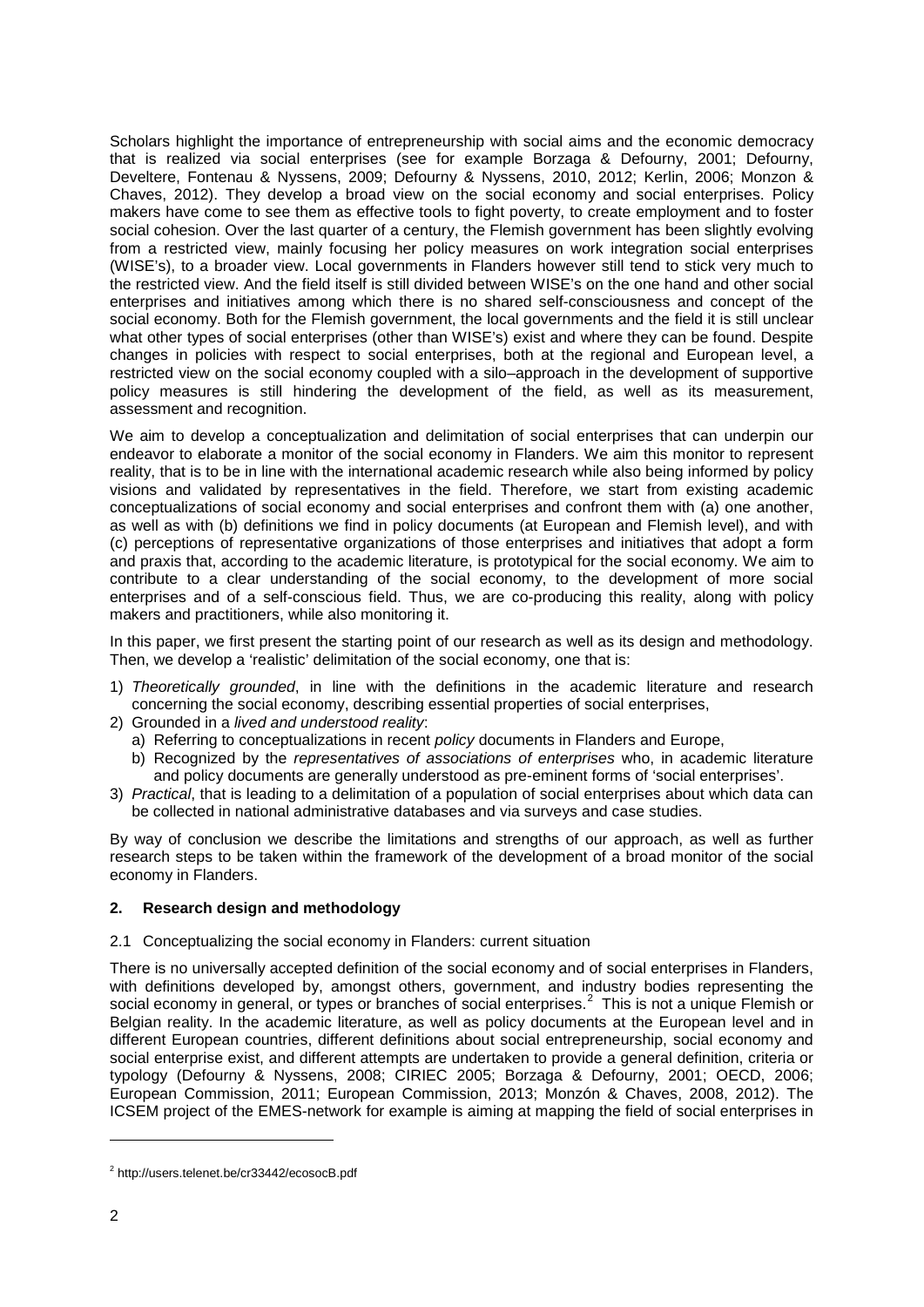Europe, thus providing a framework that can be used to compare social enterprise models and their respective institutionalization processes across the world (ICSEM, 2013). Likewise, for some years already, CIRIEC is trying to develop a mapping of the social economy in Europe (Monzon & Chaves, 2008, 2012).

In Flanders, work integration has been one of the key objectives of social economy policies and social enterprises are generally put on a par with work integration social enterprises (WISE's) (Gijselinckx & Van den Broeck, 2008; Jacobs, Gijselinckx & Heylen, 2012; Jacobs & Gijselinckx, 2013; Van Opstal, Deraedt & Gijselinckx, 2009a en b; Spear, 2012). On an aggregated level, these social enterprises form the Social Insertion Economy (SIE), which has the inclusion of people with a large distance to the labor market as their main goal. Since the beginning of the 1990s, the Flemish government has recognized and supported different types of work integration enterprises (WISE's) as important tools for social integration through employment. WISE's are important employers generating employment for those people who experience severe difficulties to get and hold a job in the 'regular' labor market. WISE's actively invest in coaching and training for those target workers. They operate within the market, are risk taking and innovative in the way they work with target groups and in the services and products they develop. It is a heterogeneous family of initiatives, encompassed by a variety of coexisting legal frameworks. They differ largely in the way they realize work integration, in resources used and in target groups served (Deraedt, Van Opstal & Gijselinckx, 2009a; Van Opstal, Deraedt & Gijselinckx, 2009; Jacobs, Gijselinckx & Heylen, 2012).

WISE's were originally established as private initiatives offering work integration to disadvantaged persons, but along the way more and more focus was laid on integration of target group workers into the regular labor market. Most of the schemes established from the 1990s onwards offer temporary compensations for 'temporary unemployability' of the employees and intend to support the transition from unemployment to employment in the 'regular labor market' (Defourny & Nyssens, 2008; Van Opstal, Deraedt & Gijselinckx, 2009; Deraedt, Van Opstal & Gijselinckx, 2009a; Jacobs, Gijselinckx & Heylen, 2012; Jacobs & Gijselinckx, 2013).

In practice, although a wide definition has been formulated, both by the government and the platform of social enterprises, in Flanders the term 'social economy' is mainly used to refer to the social insertion economy. Up till now, there is no consensus over what other enterprises can be defined as 'social enterprises'.

### 2.2 Broader research aim: developing a broad monitor of the social economy in Flanders

Because there is no universally accepted broad definition of social enterprises and social economy in Flanders and Belgium, and narrow visions predominate, attempts to monitor the social economy in Flanders have been inherently limited, covering only a part of the reality that in the international literature is defined as the social economy.

In line with the international academic literature, we aim to develop a monitor of the social economy in the broad sense, not restricting social economy to work integration. We want this monitor to reflect a lived and recognized reality. In order to do this, we develop a theoretically informed delimitation, underpinned by the academic literature in this field, which we present to policy makers and representative associations of those organizations that are theoretically perceived as operators in the social economy. After all, in order to establish a population of organizations that will be encompassed by our monitor, our strategy is to demand policy makers and representative associations of those organizations that are theoretically perceived as operators in the social economy to provide us with lists of names and identifications of those organizations they see as part of the social economy. In order for them to be able to help us with this, they need to get a clear view on the essential properties of operators in the social economy and on clear criteria that distinguish them from other types of (economic) organizations. They then can provide us with a list of organizations that, according to them and after consultation of their member organizations, can be defined as social economy organizations. This list will be an empirical translation of the theoretical population. It is not meant as definitive and fixed, but rather as a dynamic representation of an evolving reality. After all, during the exercise, consciousness about what social economy is and what the features are of operators in that field will grow, with more and more organizations self-consciously developing (into) social enterprises, with policy makers recognizing them as such and developing policy measures to support them as such. And we will always know what population will be observed at a certain point in time and be able to collect and analyze data about the organizations implied, showing their character and impact.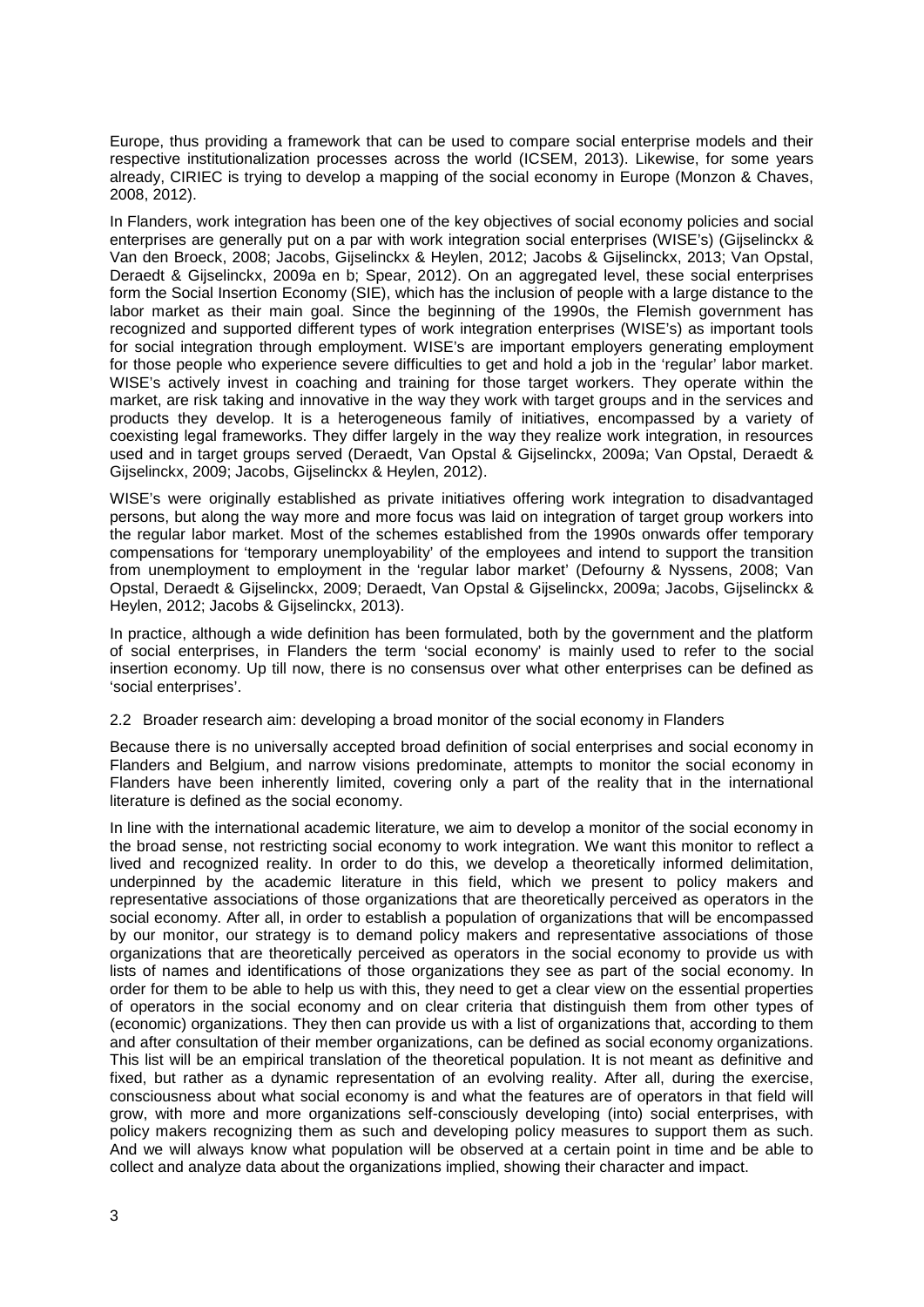In a first attempt to develop a social economy monitor the population to monitor was limited to work integration enterprises (WISE's). Therefore, we called it a monitor of the social insertion economy. This was in line with the aim of the Flemish government to monitor the results of its social economy policy measures which were mainly situated in the restricted field of the social insertion economy. After the development of a methodology for this monitor and a first roll out of results by HIVA (Deraedt & Van Opstal, 2009ab; Van Opstal, Deraedt & Gijselinckx, 2010) this monitor was taken over by the Flemish Subsidy Agency for Work and Social Economy (FSAWSE) and the Flemish Department for Work and Social Economy, monitoring the social insertion economy in Flanders in a dynamic way. In line with the international academic literature in which a broader conceptualization is advocated and the evolution toward a broader conceptualization of the social economy by the Flemish as well as European government, we now aim to develop a broader monitor of the social economy providing that reflects a lived reality in Flanders. In close collaboration with colleagues at Ghent University College with whom we cooperate within the framework of the Policy Research Centre Work and Social Economy we will also elaborate the indicators that are collected for these enterprises, trying to measure the multiple social impacts realized by those social enterprises.

We take the monitor of the social insertion economy, and the preparatory feasibility study that was made (Gijselinckx & Van den Broeck, 2008), as a starting point for our elaboration. The aim of our current research is to elaborate the monitor with respect to:

- 1. The population of social enterprises covered by the monitor, trying to encompass a broader reality than that of the social insertion economy.
- 2. The indicators collected, trying to measure the multiple social impacts realized by those social enterprises.

This paper focuses on the first aim. In what comes next, we will discuss the used methodology and different research steps.

#### 2.3 Methodology and research steps

In a first phase we conducted desk research, during which a literature review was made and academic definitions and conceptualizations of social enterprises were investigated. This desk research resulted in a working document in which a broad definition and delimitation of the social economy was presented. In a next step, we confronted these academic definitions and criteria with definitions of social enterprises developed in recent policy documents, on the level of Flanders as well as Europe. In a last step, we confronted industry bodies representing organizations that in the literature are generally described as pre-eminent operators in the social economy with these academic and policy definitions. To this aim, two focusgroups were organized.<sup>[3](#page-3-0)</sup> In the first focusgroup we presented a working paper describing the aim of the research, the research strategy and the definitions of social economy and social enterprises that we encountered in scientific and policy literature. We asked for feedback on the definitions and criteria and the feasibility of our research strategy. We asked which of their member organizations could be defined as 'social enterprises'. Their feedback basically pinpointed to the fact that not all of their member organizations could be perceived a priori as 'social enterprises' and that we lacked criteria of their entrepreneurial and social features that are concrete enough to establish a list of 'social enterprises' among their membership. Thus, we developed a set of empirical criteria – again grounded in the academic literature – and asked for their feedback again.

We thus started from a 'sensitizing concept' of social economy and social enterprises, informed by theory in academic and policy texts. 'Sensitizing concepts' suggest "what to look for and where to look" (Ritzer, 1992). Blumer (1969) argued that "[A sensitizing concept] gives the user a general sense of reference and guidance in approaching empirical instances. (In contract to) definitive concepts (that) provide prescriptions of what to see, sensitizing concepts merely suggest directions along which to look. The hundreds of our concepts - like culture, institutions, social structure, mores, and personality – are not definitive concepts but are sensitizing in nature."

<span id="page-3-0"></span><sup>&</sup>lt;sup>3</sup> The second focus group is planned on October 8, 2013. At the time this paper had to be handed in (August 31, 2012), we did not yet response of the results of this second consultation. The preparatory working document for this focus group was ready and had been sent to the participants. Their feedback will be incorporated in the final version of this paper to be presented at the CIRIEC Conference in October 2013.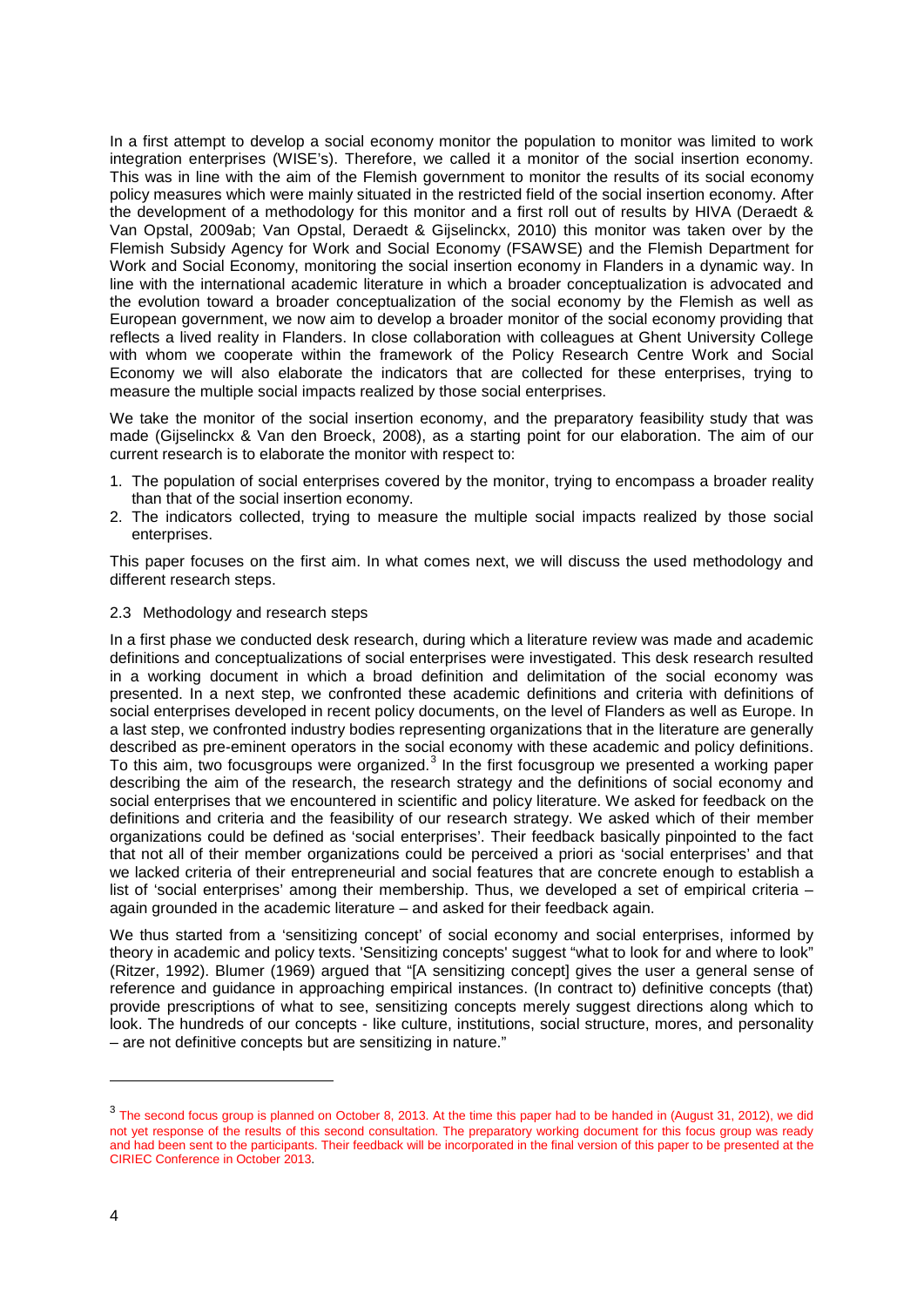We confronted stakeholders with these theory-driven sensitizing concepts and refined them on the basis of their feedback. Thus, we were able to take into account different perspectives by key figures representing the field. Driven by a phenomenological dialectic approach (Verhoeven, 1969) we distilled the interpretation of these representatives of the reality of their member organizations and the extent to which this fitted with the definitions put forward in the academic and policy literature. Their views resulted in a refined set of criteria. Clear criteria regarding social enterprises were developed and discussed with the stakeholders. These criteria can be divided into criteria concerning the economic (or entrepreneurial) character of these enterprises, as well as their social character. With the help of these criteria a stratified delimitation of the social economy will be developed which will result in a practical repertory of social enterprises in Flanders. This repertory makes the collection and analysis of data upon them in existing administrative databases and via survey and case studies possible. Since social reality is dynamic, and concept and activity dependent (Gijselinckx, 2006; Archer, 1995, 2000, 2003; Bhaskar, 1979), this repertory is perceived as adjustable in a dynamic way, taking into account evolving definitions of the situation and organizational developments among the stakeholders, This way, as researchers we are implied in a true 'double hermeneutic' (Giddens, 1984), meaning that we are conceptualizing phenomena that are meaningful, while also contributing to a further sense making and conceptualization of these phenomena.

# **3. Towards a realistic conceptualization of social enterprises in Flanders**

# 3.1 Academic theory

In the academic literature, the term 'social economy' is traditionally linked to heterodox organizations such as popular associations, mutual societies and co-operatives, said to make up its backbone, with their system of values and principles of conduct and their self-help collective action in response to societal challenges, originally – in the 18<sup>th</sup> and 19<sup>th</sup> centuries – the aberrations of industrial capitalism leading to severe living conditions of large parts of the population. Today, the term 'third sector' is often used to refer to the meeting point of the non-profit sector and the social economy, that are largely overlap but are also distinct in some important respects (Defourny, Develtere, Fonteneau & Nyssens, 2009; Evers & Laville, 2004; Gijselinckx & Van den Broeck, 2008; Gijselinckx, 2010) with organizations "at the cross-roads of market, public policy and civil society" (Nyssens, 2006).

CIRIEC (2005) defines social economy as "*the whole of private, formally organized enterprises, with decision autonomy and freedom of membership, who were put up to meet the needs of the members by producing goods and providing services, insurance and finance, by which decision-taking and any distribution of profits or surpluses between members aren't directly linked to capital ownership or membership-contributions. Each member has one vote. The social economy also exists out or private, formally organized enterprises with decision autonomy and freedom of membership who provide nonmarket services for households and whose added values or surpluses can't be contributed to economic agents who create, control or finance them."*

In CIRIEC's overviews of the ways the social economy is defined in the EU-member states (Monzón & Chaves, 2008, 2012) it is made clear that cooperatives and mutual societies are in general known as prototypes of enterprises in the social economy. Associations, foundations and specific forms of social enterprises (such as social purpose companies in Belgium) are also recognized as such by most countries. In the new member states, mutual societies are often not seen as being part of the social economy, but according to the researchers, this is because of the fact that this legal form is absent in these countries and because of the fact that social economy as a concept isn't recognized as such (Monzón & Chaves, 2012). Aggregated figures for the social economy in Europe have not yet been constructed based on Satellite accounts (because of missing data for most European countries). However, based on data presented by national experts, a first sketch of the field of the social economy has been presented. In this, cooperatives, mutual societies and nonprofit associations are included. In addition, but also other types of organizations with similar principles and values are being mentioned (Monzón & Chaves, 2012).

Monzón & Chaves (2012) claim that 'social enterprises' are part of the social economy, however the social economy itself is broader than the collection of social enterprises. According to them the social economy "is made up of a wide range of operators which taken all together constitute a pole between the public sector and the capital-based sector" (Monzón & Chaves, 2012: 34). They distinguish between a market- and a non-market subsector of the social economy. In the market sector they identify what can be described as 'social enterprises': co-operatives, mutual societies, social economy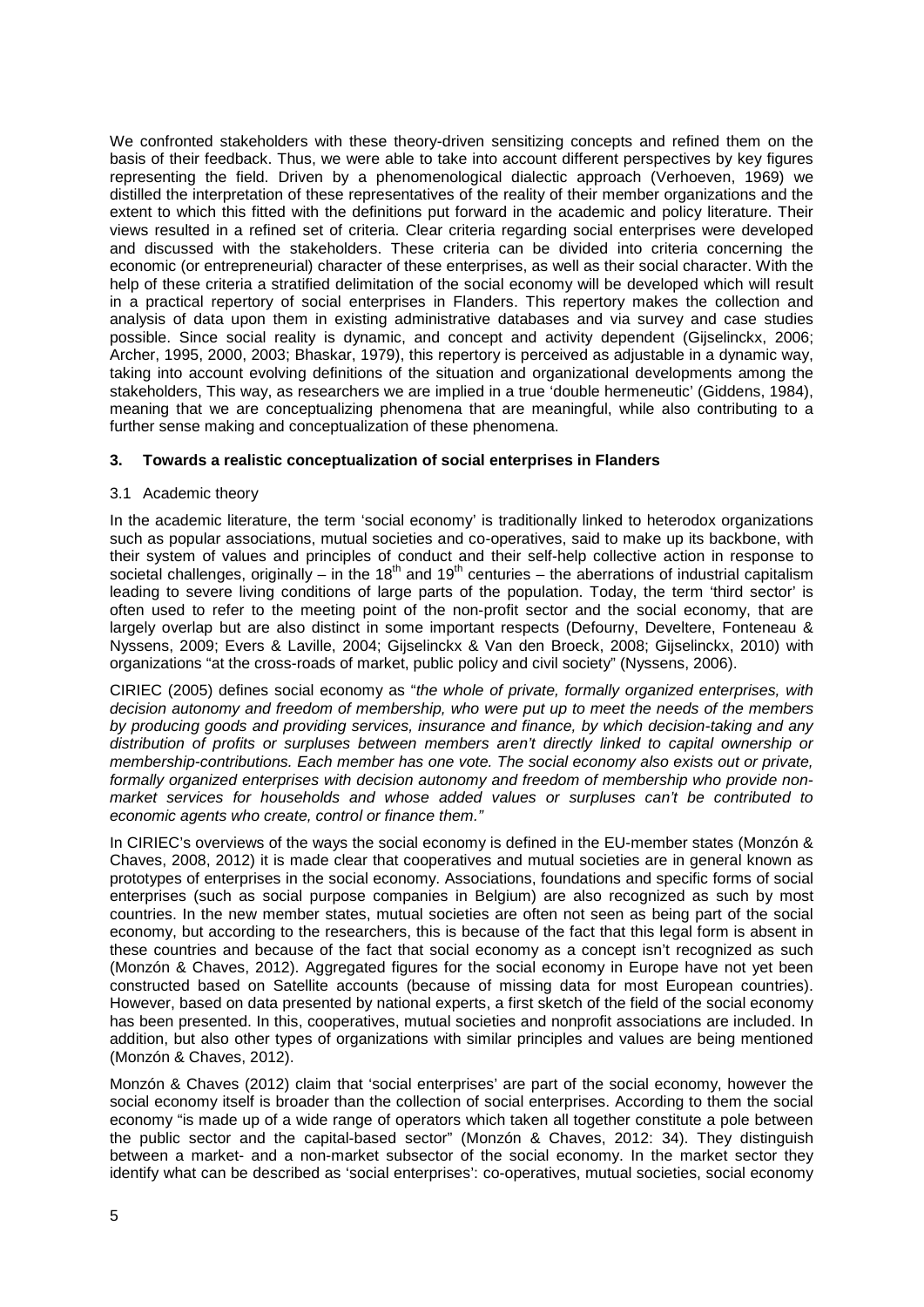business groups, enterprises with legal forms other than co-operatives and mutual societies but operating on the market, according to the same principles, other social economy companies (such as labor companies), as well as non-profit institutions serving social economy entities. Private non-market producers, that is those organizations that supply the majority of their output free of charge or at prices that are not economically significant, are described as the non-market part of the social economy (Monzón & Chaves, 2012: 15-17).

EMES-researchers use the term 'social enterprises' (Borzaga & Defourny, 2001; Defourny & Nyssens, 2010, 2013) to refer to "those organizations that are at the cross-roads of market, public policy and civil society" (Nyssens, 2006). According to Monzón & Chaves (2012) it refers to the market sub-sector of the social economy. Different research traditions focusing on 'social enterprises' have been investigated by Defourny & Nyssens (2010) and an EMES-definition of 'social enterprises' has been developed (Borzaga & Defourny, 2001) and refined (Defourny & Nyssens, 2013).

In the literature on social enterprises they are conceived as organizations that deploy entrepreneurial dynamics with primary social goals. They are active in a range of sectors and exist under a plurality of legal forms (Defourny & Nyssens, 2013). The European EMES-perspective considers social enterprises as enterprises who unfold entrepreneurial dynamics with the aim of achieving a social goal (for example at the domain of care, culture,…), in addition to which principles in the area of democratic decision-making and limitation of profit distribution are being followed (Defourny & Nyssens, 2013). In an ongoing comparative EMES-study of social enterprises (IUA 2012-2017) the coordinators develop an ideal typical definition of 'social enterprises' encompassing nine indicators systematically divided into three domains: the economic, the social and its internal governance (Defourny & Nyssens, 2013).

The three economic or entrepreneurial dimensions of social enterprises are:

1. A continuous activity producing goods and/or selling services = continuous production and sale of goods or services

Social enterprises, unlike some traditional non-profit organizations, do not normally have advocacy activities or the redistribution of financial flows (as, for example, many foundations) as their major activity, but they are directly involved in the production of goods or the provision of services to people on a continuous basis. The productive activity thus represents the reason, or one of the main reasons, for the existence of social enterprises.

2. A significant level of economic risk

Those who establish a social enterprise assume totally or partly the risk inherent in the initiative. Unlike most public institutions, social enterprises' financial viability depends on the efforts of their members and workers to secure adequate resources.

3. A minimum amount of paid work

As in the case of most traditional non-profit organizations, social enterprises may also combine monetary and non-monetary resources, and voluntary and paid workers. However, the activity carried out in social enterprises requires a minimum level of paid workers.

The three social dimensions of social enterprises are:

4. An explicit aim to benefit the community

One of the principal aims of social enterprises is to serve the community or a specific group of people. In the same perspective, a feature of social enterprises is their desire to promote a sense of social responsibility at the local level.

5. An initiative launched by a group of citizens or civil society organizations

Social enterprises are the result of collective dynamics involving people belonging to a community or to a group that shares a well-defined need or aim; this collective dimension must be maintained over time in one way or another, even though the importance of leadership must not be neglected.

6. A limited profit distribution

The primacy of the social aim is reflected in a constraint on the distribution of profits. However, social enterprises do not only include organizations that are characterized by a total nondistribution constraint, but also organizations which - like cooperatives in many countries – may distribute profits, but only to a limited extent, thus allowing to avoid a profit-maximizing behavior.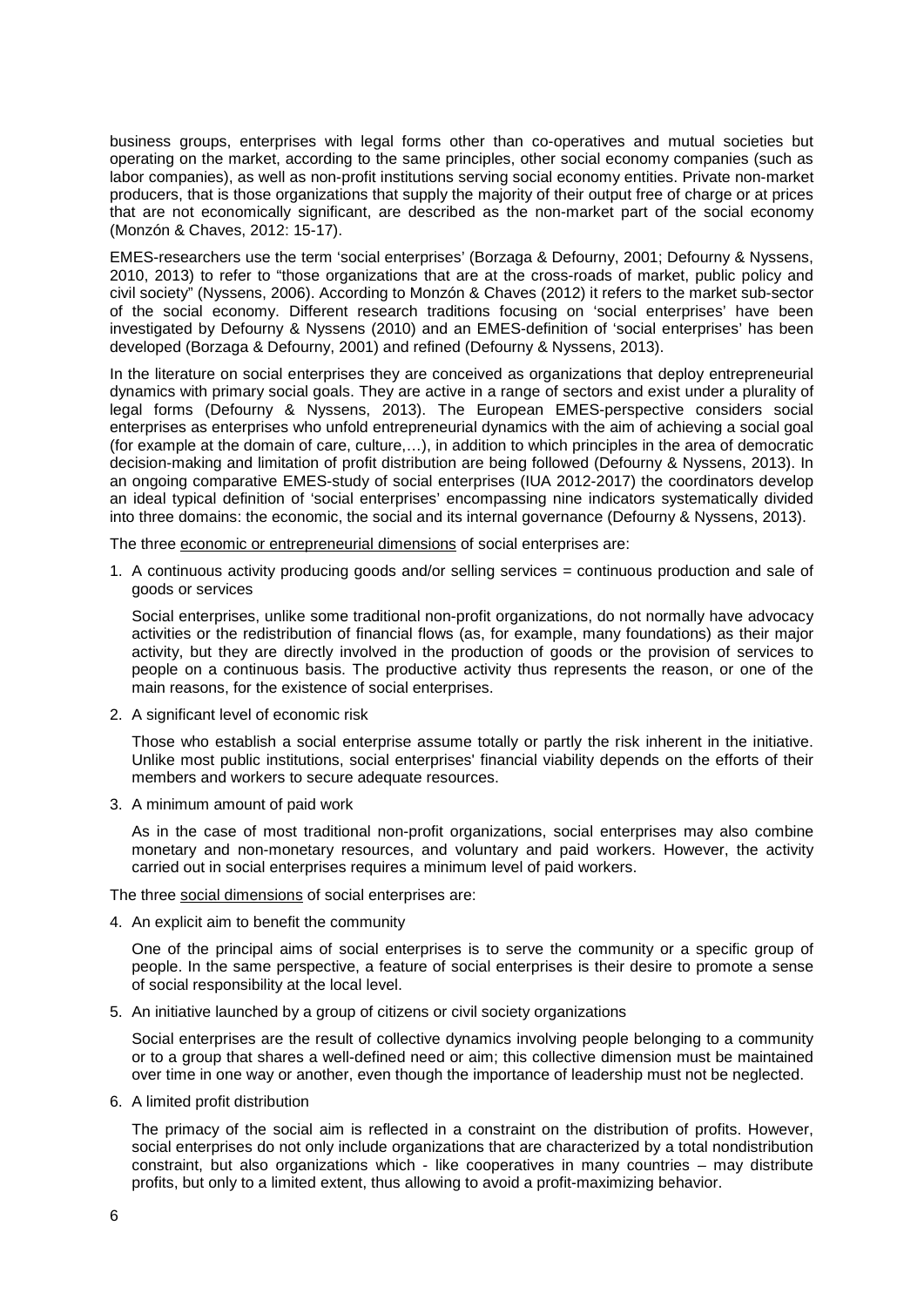The three internal governance dimensions of social enterprises are:

7. A high degree of autonomy

Social enterprises are created by a group of people on the basis of an autonomous project and they are governed by these people. They may depend on public subsidies but they are not managed, be it directly or indirectly, by public authorities or other organizations. They have both the right to take up their own position ("voice") and to terminate their activity ("exit").

8. A decision-making power not based on capital ownership

This criterion generally refers to the principle of "one member, one vote" or at least to a decisionmaking process in which voting power is not distributed according to capital shares on the governing body which has the ultimate decision-making rights.

9. A participatory nature, which involves various parties affected by the activity

Representation and participation of users or customers, influence of various stakeholders on decision-making and a participative management often constitute important characteristics of social enterprises. In many cases, one of the aims of social enterprises is to further democracy at the local level through economic activity.

Defourny & Nyssens (2013) stress that these are ideal-typical features of social enterprises that constitute a tool, somewhat analogous to a compass, which helps analysts locate the position of the observed entities relative to one another and eventually identify subsets of social enterprises they want to study more deeply. Those indicators allow identifying brand new social enterprises, but they can also lead to designate as social enterprises older organizations being reshaped by new internal dynamics. In practice, these ideal-typical features are being approached in a greater or lesser extent. An organization can possess more or less of these features to a greater or lesser extent.

'Social enterprise' then refers to a plurality of organizations and initiatives who deploy economic activities with social goals. Essential is that these social goals are the primary motive for the economic activity. Scarce resources are being used to produce goods and services that meet real social needs and they are sold in the market for a price that covers the production costs, at least partially. This is what makes Monzón & Chaves (2012) state that using the term 'social enterprises' restricts the field of the social economy covered to its market subsector, excluding the non-market subsector. According to Defourny et al. (2001) the price paid in the market, however, may be lower than the costing price. In that case, social enterprises also receive non-market incomes (subsidies, donations, contributions). In fact, many initiatives in the social economy appeal on a mix of market- and non-market incomes (Defourny et al., 2001; Gijselinckx & Van den Broeck, 2008). Although, according to Defourny & Nyssens (2013), it is essential that there is a minimum of economic risk taken and a minimum of income generated in the market. In our quest for a theoretically driven but empirically validated delimitation of the population of social economy organizations, we will come back to this issue. In any case, the financial profit that is realized by the 'social enterprises' is used for the enduring and continuously ameliorated realization of these social goals. These goals are not something different from the goods and services produced and sold. They are themselves serving social needs. Fulfilling these social goals is the primary reason of existence of the enterprise (Defourny & Nyssens, 2013).

In all those definitions and approaches, social goals are not limited to employment and training of disadvantaged groups, social economy refers to more than the social insertion economy, and social enterprises refer to more than work integration enterprises. Social enterprises aim at satisfying social goals, which are not limited to the employment and training of disadvantaged groups.

3.2 Social economy and social enterprises: policy definitions

# *3.2.1 Policy in Flanders*

In the coalition agreement of 1992, the Flemish government for the first time expressed the intention to support the social economy. The government did not provide a uniform definition or description of 'social economy', and fitted this de facto in the employment policy for disadvantaged groups, in particular for the underprivileged/risk groups and low-skilled long-term unemployed (De Mey et al., 2008).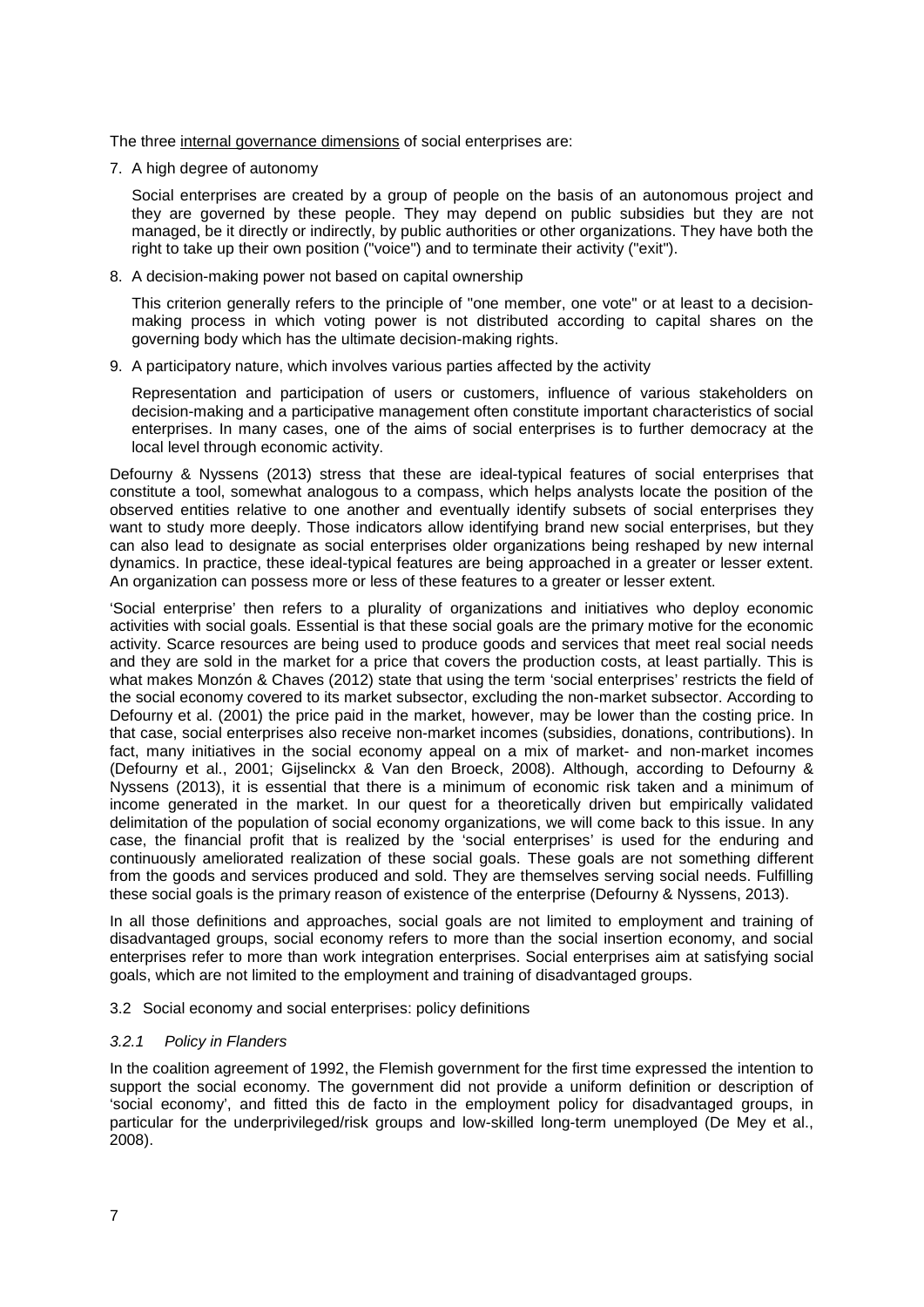In 1997 some 30 social economy initiatives formed a platform for the Social Economy in Flanders ('Vlaams Overleg Sociale Economie', or VOSEC in short) and subscribed the following definition of social economy:

*"The social economy consists of a variety of enterprises and initiatives who put the achievement of certain social surpluses first and respect the following principles:*

- − *Priority of labor over capital*
- − *Democratic decision-making*
- − *Social embeddedness*
- − *Transparency, quality and sustainability.*

*Special attention is given to the internal and external relations. These enterprises produce and sell goods and/or services and are active in the market. They make efficient use of their resources, with the goal of insuring continuity and profitability."*

Thus, also the definition of VOSEC is broader than the focus on employment of disadvantaged groups (Gijselinckx & Van den Broeck, 2008; De Mey et al., 2008; Marée, Gijselinckx et al., 2007). It does not provide a definition in terms of goals, but one in terms of values and principles of conduct to be followed by those enterprises and initiatives that are part of an economic field in which those values and principles prevail. It does not confine the social economy to the social insertion economy, but restricts the social economy to that part that Monzón & Chaves (2012) describe as the market subsector.

In accordance with policy, the leading document in Flanders concerning the delimitation of social economy is the new Decree on the 'Support of the Social Economy in Flanders' (approved by the Flemish Parliament on 8/2/2012). This decree stats that:

*"The social economy consists of a variety of enterprises and initiatives, who produce and sell goods and/or services on the market. For these goods and/or services, there is a real demand, who aim for continuity and profitability, and efficient use of their resources, putting first the achievement of certain social added values/surpluses and principles:*

- *Creation and retention of employment, reinforcement of competences to stimulate sustainable careers and flows within the social economy and towards the Normal Economic Circuit (NEC), where possible. Attention is given to the labor market position of disadvantaged groups, emancipation, integration, competences and sustainable careers.*
- *Sustainable development, environmental-friendly production processes and products and integral environmental care.*
- *Priority of labor over capital with the distribution of profits. Profit-making isn't an individual or explicit goal, but a mean to realize the different social goals.*
- *Democratic decision-making.*
- *Maximal transparency, in the area of the general policy, finances and intern and extern relations.*
- *Quality of relations:* 
	- *External relations: a win-win partnership is being pursuit with a fair division of the costs and benefits according to equivalence and transparency.*
	- *Internal relations: attention is given to opportunities concerning personal development, nondiscrimination and labor conditions of the staff.*
- *Societal embeddedness: by communicating with the local society and non-governmental organizations in the field, by networking and* cooperation.

This definition also confines the social economy to the market subsector, focusing on principles (last five bullet points) as well as on specific social aims or surpluses (first two bullet points). The first aim that social economy enterprises and initiatives can pursue, according to this definition, is the socioprofessional integration of disadvantaged groups. The second aim, according to this definition, is the production of environmental-friendly products and services, or the environmental-friendly production of services, and the preservation of the environment. It is not clear whether the two types of goals are to be realized at once (we take it that it can be the one or the other), and whether the described social aims are to be realized according to all the principles mentioned (we take it to be the case). HERE WE WILL INCLUDE A SENTENSE DESCRIBING THE VIEWPOINT OF THE POLICY MAKER, WHICH HE WILL PRESENT AT THE SECOND WORKSHOP TO BE HELD IN OCTOBRE.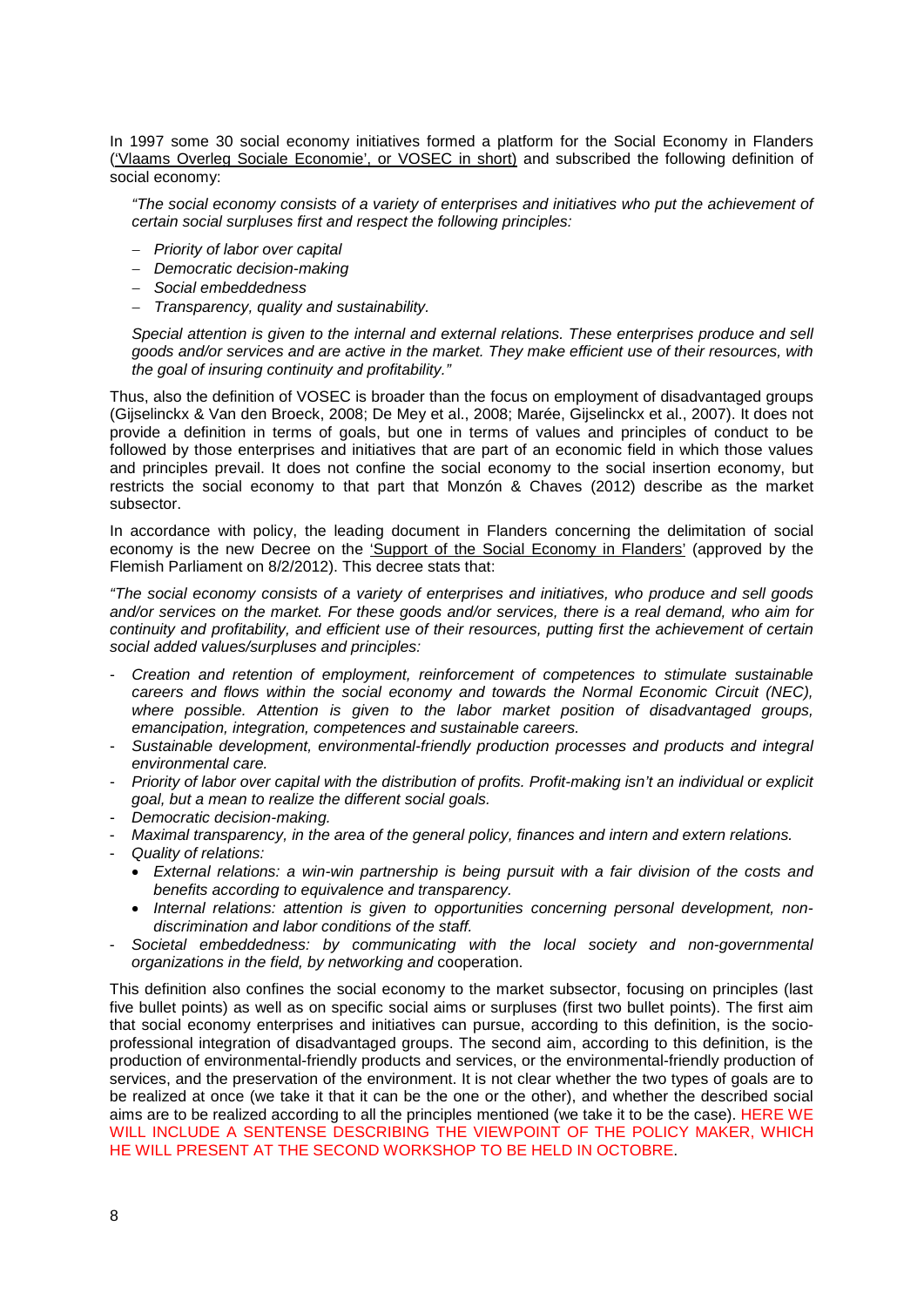In 1995, the Belgian legislator has set up a transversal statute for entrepreneurship with a social purpose', the 'social purpose company'. This statute is transversal, this means that it can be adopted by each commercial/trading company, regardless of the legal form, under the condition that this organization adheres to some statuary obligations, who fit in with the cooperative principles and the principles of the social economy (Coates, Van Steenberge & Denef, 2008; Denef, 2004; Gijselinckx, Coates & Denef, 2011; Gijselinckx & Van Opstal, 2008b). These 'organizations with a social purpose' can be pre-eminently seen as 'social enterprises', but they are not to be seen as the sole 'social enterprises' in Belgium. Despite this new and specific legislation concerning social enterprises, in Belgium 'non-profit organizations' are traditionally being set up to realize public interest or social goals, for example offering social services. In the broad definition of 'enterprise', that is being put forward in the 'Design Lawbook of Economic Law (FOD Justitie, 2009), non-profit organizations who unfold commercial, financial or industrial activities are also a part of the group of organizations that are being described as 'enterprises'.

# *3.2.2 European policy*

The European Commission increasingly recognizes the role played by and the specific character of the social economy and its enterprises and initiatives and developed a framework for the support and treatment of the social enterprises that are part of it: the Social Business Initiative and the Proposal for the Regulation on Social Entrepreneurship Funds. It seems that the European Commission<sup>[4](#page-8-0)</sup> has been inspired by the EMES-definition, defining social enterprises as enterprises who devote their activities to the realization of social objectives and re-invest their profits to achieve broader social or social goals, for their members and/or for the broader society.

According to the European Commission, the economic or entrepreneurial character of these initiatives is being marked by:

- − A continuous activity producing goods and/or selling services
- − A high degree of autonomy
- − A significant level of economic risk
- − A minimum amount of paid work

According to the European Commission, the social dimension of these initiatives is being marked by:

- − The initiative is launched by a group or an organization of citizens
- − The decision-making power is not based on capital ownership
- − A participatory nature, which involves various parties affected by the activity
- − Limited profit distribution
- − An explicit aim to benefit the community

Despite their diversity, social enterprises operate mainly in the following three fields:

- − Work integration (training and integration of unemployed persons);
- − Personal services (e.g. childcare services, services for elderly people, 'proximity' services, aid for disadvantaged people);
- Local development of disadvantaged areas (e.g. social enterprises in remote rural areas, neighborhood development/rehabilitations schemes in urban areas).

This definition also focusses on organizations in the market subsector of the social economy, describing characteristics of their entrepreneurial character as well as principles of governance and treatment of profits, and defining clear fields or social aims: work integration, personal services, local development of disadvantaged areas. As such, the definition is more restrictive than the one provided by the Flemish government in her Decree on the 'Support of the Social Economy in Flanders'.

The European Commission acknowledges that social enterprises can be found in different legal models or forms, and that there is no single legal model for these enterprises. According to the European Commission, many social enterprises are registered as private companies, others come in the form of social co-operatives, nonprofit associations, voluntary organizations, charities or mutual

<span id="page-8-0"></span><sup>4</sup> http://ec.europa.eu/enterprise/policies/sme/promoting-entrepreneurship/social-economy/social-enterprises/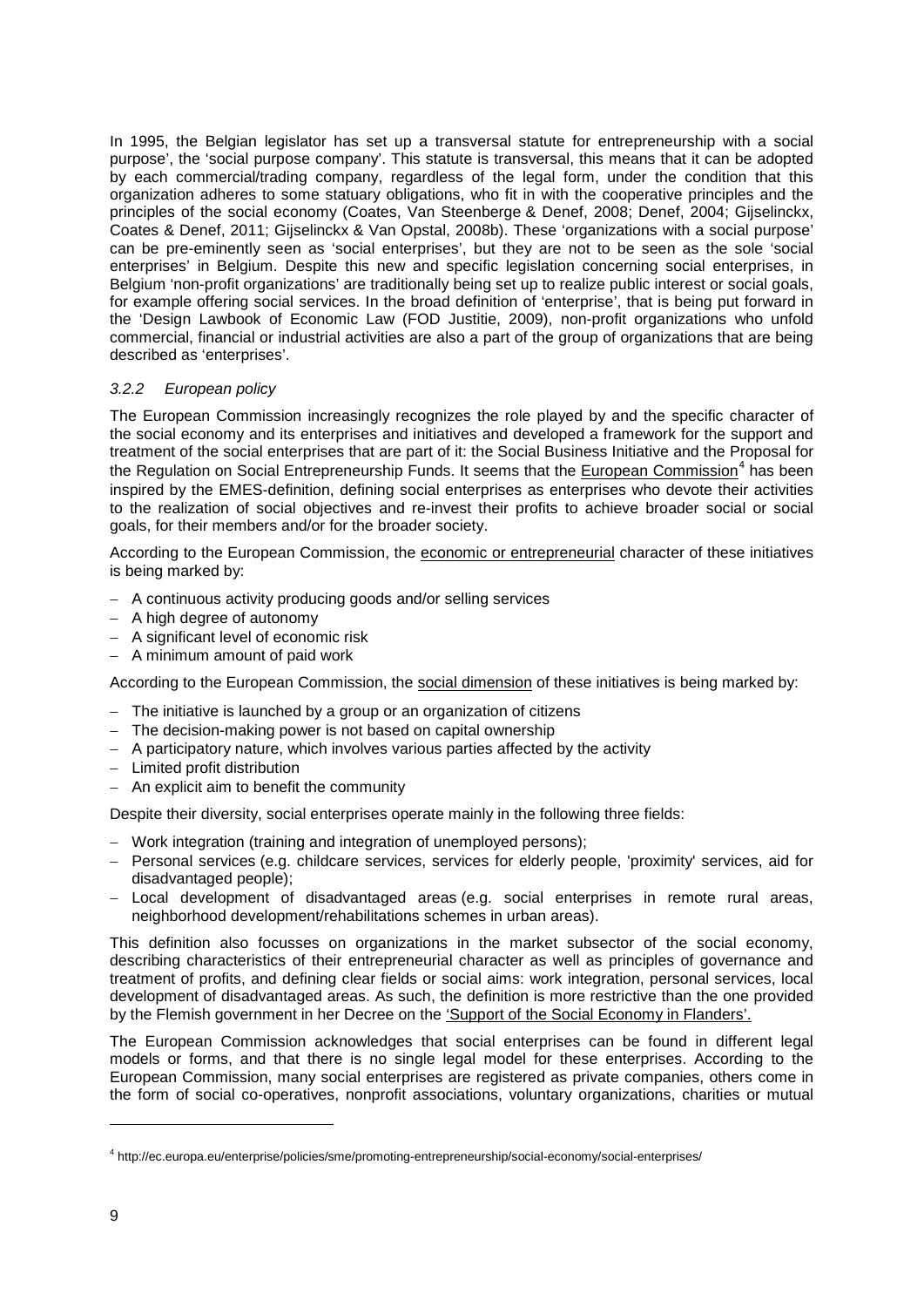societies, or newly developed legal forms for 'social purpose companies' (such as developed in Belgium), and some organizations are unincorporated.

The Social Business Initiative is, in a policy view, an important document to define and delimit the field of the social economy to be supported and treated in a specific way, containing a definition of 'social enterprises' acknowledged by the European Commission. The European Commission defines social enterprises as enterprises:<sup>[5](#page-9-0)</sup>

- Whose primary objective is to achieve social impact rather than generating profit for owners and stakeholders (creation of surplus values on the domain of ecology, for the broader society or the local community);
- − which use its surpluses mainly to achieve these social goals;
- which are managed by social entrepreneurs in an accountable, transparent and innovative way, in particularly by involving workers, customers and stakeholders affected by its business activity.

According to the European Commission, social enterprises are 'businesses providing social services and/or goods and services to vulnerable persons (access to housing, health care, assistance for elderly or disabled persons, inclusion of vulnerable groups, child care, access to employment and training, dependency management, etc.); and/or businesses with a method of production of goods or services with a social objective (social and professional integration via access to employment for people disadvantaged in particular by insufficient qualifications or social or professional problems leading to exclusion and marginalization) but whose activity may be outside the realm of the provision of social goods or services' (European Commission, 2011). [6](#page-9-1)

This year (2013), the European Commission presented a 'Guide to the Social Economy and Social Entrepreneurship', by which the Commission aims to give more insight into the social economy and the enterprises which are active in this particular part of the economy. Social economy and social enterprises are regarded as an important source of inspiration for recovery for Europe, which is undergoing a deep unemployment and social crisis. Researchers from EURICSE (European Research Institute on Cooperative and Social Enterprises) conducted the work for this guide (Borzaga, Bodini, Salvatori & Galera).

In this guide, the European Commission makes a difference between the social economy, and the enterprises that are traditionally part of this social economy, namely cooperatives, mutual societies, foundations and associations. The novelty introduced by social enterprises is their capacity to bring an entrepreneurial and commercial dimension to the provision of general interest services and to the solution of social issues. When compared to traditional social economy organizations, social enterprises may be seen as more oriented towards addressing not only the needs of their owners or members, but also of the entire community, as they put more emphasis on the dimension of general interest, rather than purely mutuality goals. They provide a variety of services of general interest, including for instance health care, child care and educational services (European Commission, 2013).

3.3 Comparison of academic and policy definitions and delimitation of a population of social economy organizations in Flanders

#### *3.3.1 Definitions compared*

In the following table we systematically compare the core elements of the different academic and policy definitions presented above. This systematic comparison will then be used as a starting point for a discussion with representatives of social economy policy makers and representative bodies of

<span id="page-9-0"></span><sup>5</sup> http://ec.europa.eu/internal\_market/social\_business/docs/201205-sbi-leaflet\_en.pdf

<span id="page-9-1"></span> $6$  With the Social Business Initiative, the European Commission wants to support these social enterprises and their way of organizing and working, by mapping them and increase their visibility, by improving access to funding and design an adjusted regulatory framework. The Member States as well as the regions are encouraged to make a contribution. This Social Business Initiative is a coordinated action of the Commission, it's collaboration between the commission president, DG Industry and Entrepreneurship, DG Internal Market and Services and DG Employment, Social Affairs and Inclusion (European Commission, 2011). With this, the European Commission acknowledges that social enterprises are more than social employment and inclusion, but have these and other social goals as main reason of existence, and operate according to the principles of democracy, participation and social justice, thereby deserving an adjusted treatment and legislation.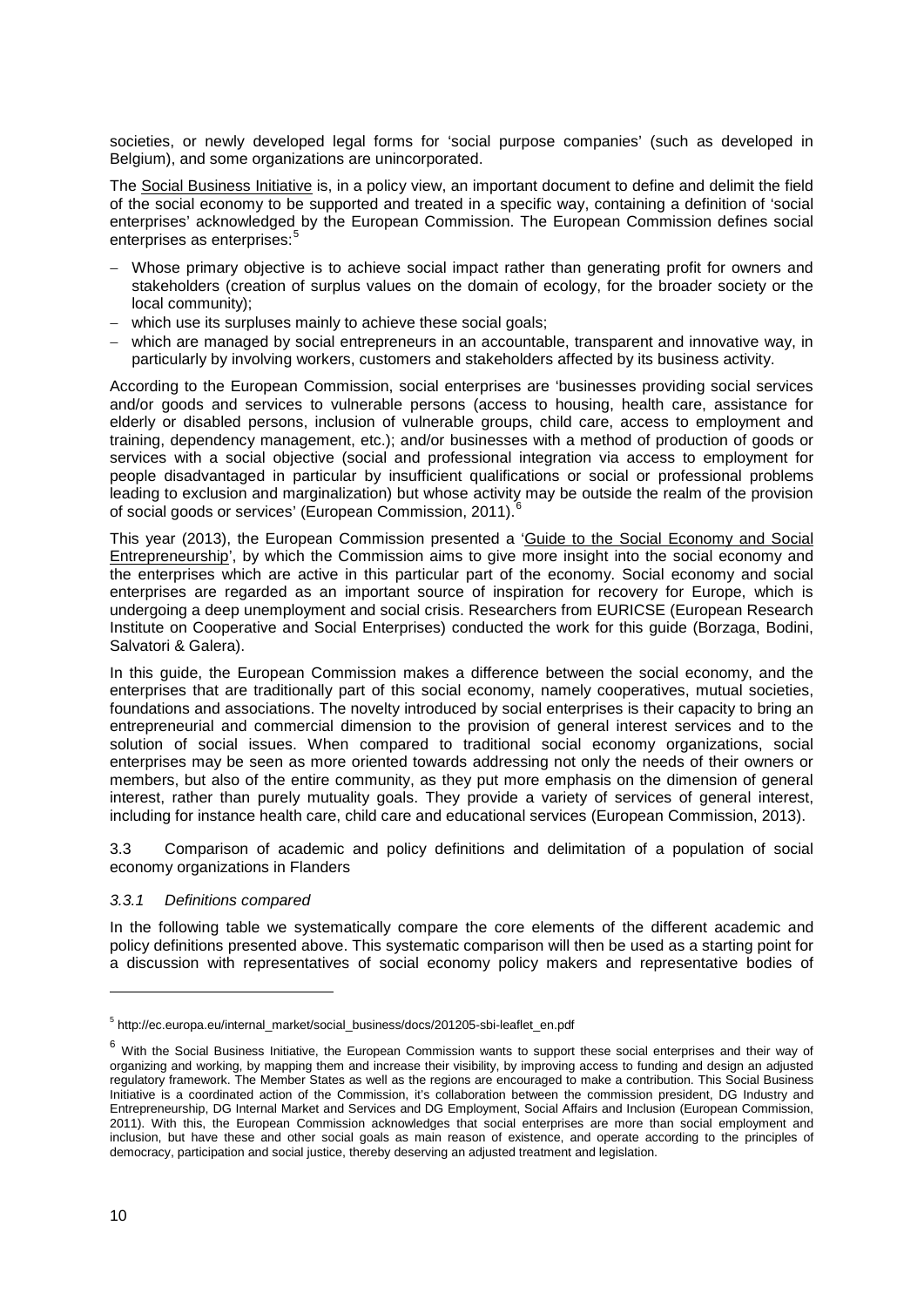enterprises and initiatives that, according to the academic definitions, are likely to be recognized as social economy actors. The question being whether their member organizations, and which of them, are indeed perceived – by those representatives – as social economy actors, and can – taken together – be seen as a valid contemporary foundation for a monitor of the social economy that represents a lived reality in Flanders.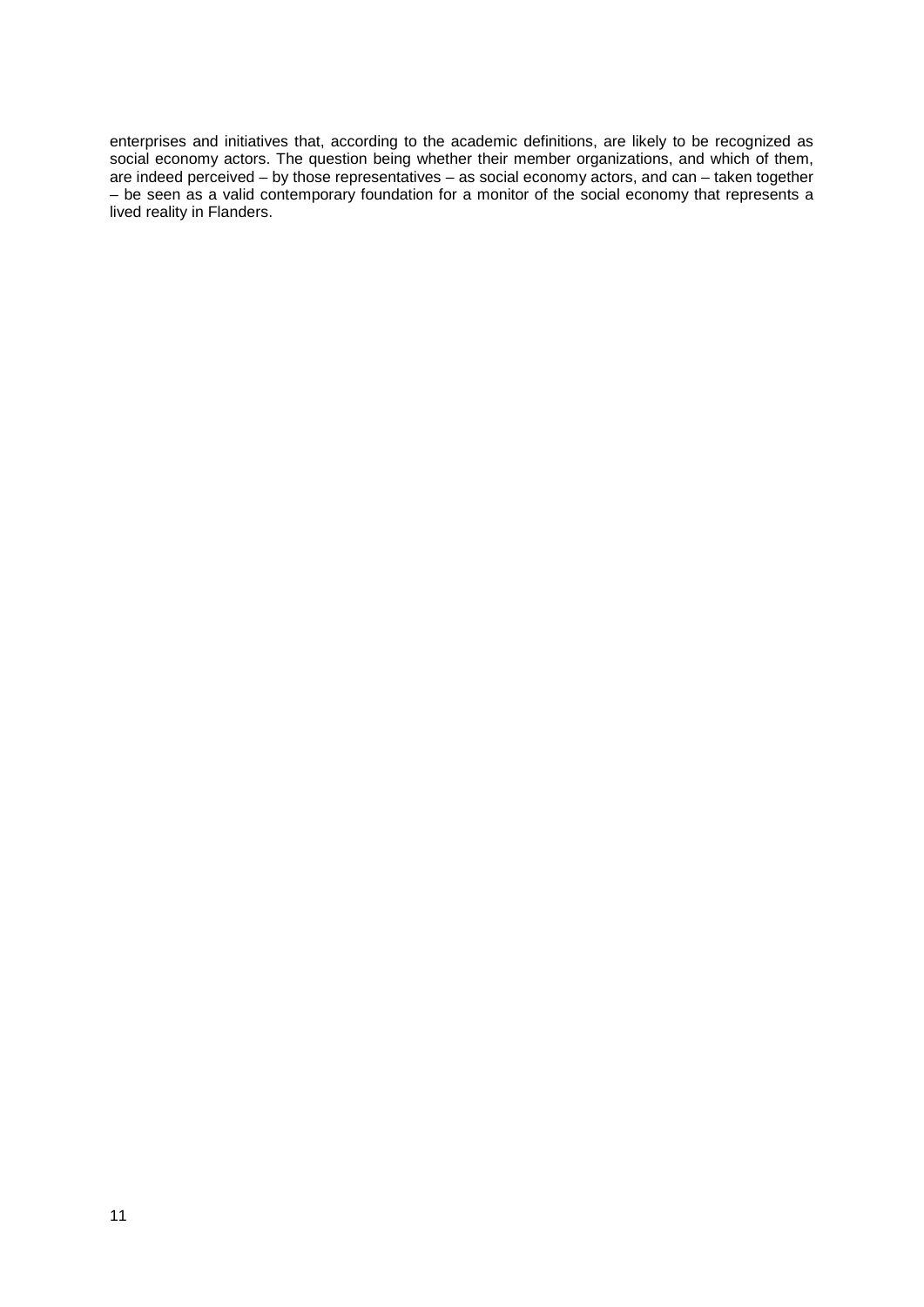|                                                    | <b>Field definition</b>                                                                                    | <b>Academic views</b>                                                                                                                      |                                                                                                                                                                                             | <b>Policy definitions</b>                                                                                                                                                                                                                                                                                                                                                                                                                                                                                                |                                                                                                                                                                                                                                                                                              |
|----------------------------------------------------|------------------------------------------------------------------------------------------------------------|--------------------------------------------------------------------------------------------------------------------------------------------|---------------------------------------------------------------------------------------------------------------------------------------------------------------------------------------------|--------------------------------------------------------------------------------------------------------------------------------------------------------------------------------------------------------------------------------------------------------------------------------------------------------------------------------------------------------------------------------------------------------------------------------------------------------------------------------------------------------------------------|----------------------------------------------------------------------------------------------------------------------------------------------------------------------------------------------------------------------------------------------------------------------------------------------|
|                                                    | <b>VOSEC</b>                                                                                               | <b>EMES</b>                                                                                                                                | <b>CIRIEC</b>                                                                                                                                                                               | Decree on the Support of the<br><b>Social Economy in Flanders</b>                                                                                                                                                                                                                                                                                                                                                                                                                                                        | Description of 'social enterprises'<br>on the website of the European<br>Commission (*)                                                                                                                                                                                                      |
| Types of organizations<br>included                 | A variety of enterprises<br>and initiatives                                                                | A variety of 'social<br>enterprises', that is<br>initiatives launched by a<br>group of citizens or by<br>civil society<br>organizations    | A variety of private, formally<br>organized enterprises +<br>Private organizations<br>providing non-market<br>services for households                                                       | A variety of enterprises and<br>initiatives                                                                                                                                                                                                                                                                                                                                                                                                                                                                              | A variety of 'social enterprises'                                                                                                                                                                                                                                                            |
| Market<br>non-market<br>subsector, or both         | Market                                                                                                     | Market                                                                                                                                     | Market +<br>non market                                                                                                                                                                      | Market                                                                                                                                                                                                                                                                                                                                                                                                                                                                                                                   | Market                                                                                                                                                                                                                                                                                       |
| Description<br>of<br>social<br>purpose             | 'Certain social<br>purposes' - not further<br>specified                                                    | 'Aim to benefit the<br>community' - not further<br>specified                                                                               | 'Meet the needs of the<br>members' - 'by providing<br>services (not further<br>specified), insurance and<br>$finance +$<br>non-market services (not<br>further specified) for<br>households | Creation and retention of<br>employment, reinforcement of<br>competences to stimulate<br>sustainable careers and flows<br>within the social economy and<br>towards the Normal Economic<br>Circuit (NEC), where possible.<br>Attention is given to the labor<br>market position of<br>disadvantaged groups,<br>emancipation, integration,<br>competences and sustainable<br>careers $+$<br>Sustainable development,<br>environmental-friendly<br>production processes and<br>products and integral<br>environmental care. | Social impact rather, that is creation of<br>surplus values in the domain of<br>ecology, for the broader society or for a<br>local community;<br>In the following three fields:<br>Work integration;<br>Personal services:<br>Local development of<br>$\overline{a}$<br>disadvantaged areas. |
| Entrepreneurial<br>characteristics                 | Active in the market,<br>Making efficient use of<br>resources,<br>Ensuring continuity and<br>profitability | A continuous production<br>and sale of goods or<br>services<br>A significant level of<br>economic risk<br>A minimum amount of<br>paid work | Not specified                                                                                                                                                                               | Produce and sell goods and/or<br>services on the market. For<br>these goods and/or services,<br>there is a real demand.<br>Maximal continuity and<br>profitability<br>Efficient use of their resources                                                                                                                                                                                                                                                                                                                   | A continuous activity producing goods<br>and/or selling services<br>A significant level of economic risk<br>A minimum amount of paid work                                                                                                                                                    |
| Principles regarding the<br>treatment of surpluses | Priority of labor over<br>capital,<br>Put the achievement of<br>social surpluses first                     | Limited profit distribution<br>For the benefit of the<br>community                                                                         | - In market subsector:<br>distribution of profits is not<br>directly linked to capital<br>ownership.<br>- In non-market subsector:<br>added values or surpluses                             | Priority of labor over capital with<br>the distribution of profits. Profit-<br>making isn't an individual or<br>explicit goal, but a mean to<br>realize the different social goals.                                                                                                                                                                                                                                                                                                                                      | Limited profit distribution<br>For the benefit of the community                                                                                                                                                                                                                              |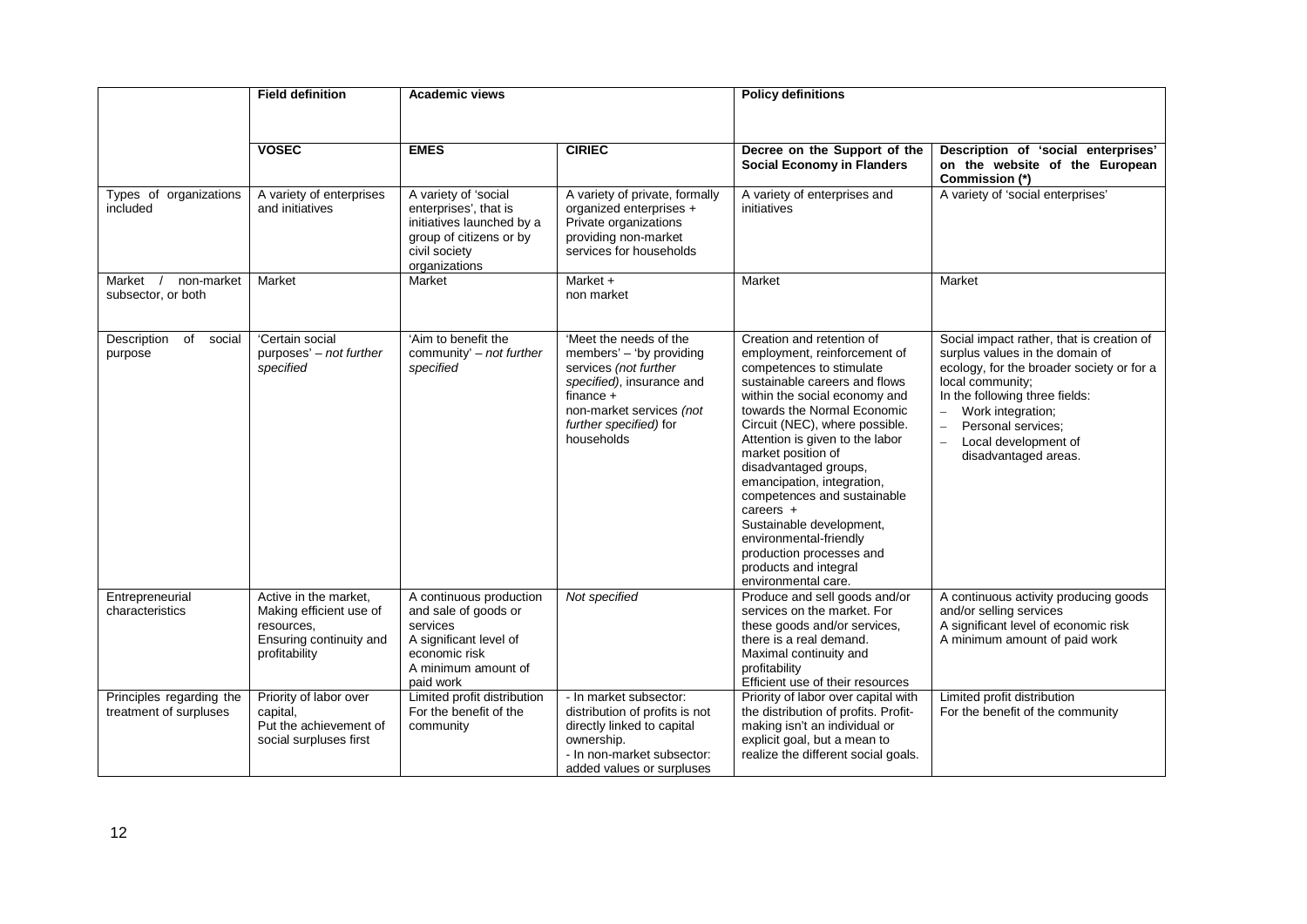|                                          |                                                                                                                                                                                            |                                                                                                                                                                                                                                                                                | are not distributed to<br>economic agents who<br>create, control or finance<br>them                                                                                                 |                                                                                                                                                                                                                                                                                                                                                                                                                                                                                                                                                                                                                                                                       |                                                                                                                                                                                                                                 |
|------------------------------------------|--------------------------------------------------------------------------------------------------------------------------------------------------------------------------------------------|--------------------------------------------------------------------------------------------------------------------------------------------------------------------------------------------------------------------------------------------------------------------------------|-------------------------------------------------------------------------------------------------------------------------------------------------------------------------------------|-----------------------------------------------------------------------------------------------------------------------------------------------------------------------------------------------------------------------------------------------------------------------------------------------------------------------------------------------------------------------------------------------------------------------------------------------------------------------------------------------------------------------------------------------------------------------------------------------------------------------------------------------------------------------|---------------------------------------------------------------------------------------------------------------------------------------------------------------------------------------------------------------------------------|
| Principles with respect<br>to governance | 1. Democratic decision-<br>making<br>2. Social embeddedness<br>3. Transparency, quality<br>and sustainability.<br>Special attention is<br>given to the internal and<br>external relations. | An initiative launched by<br>a group of citizens or civil<br>society organizations<br>A high degree of<br>autonomy<br>A decision-making power<br>not based on capital<br>ownership<br>A participatory nature,<br>which involves various<br>parties affected by the<br>activity | Decision autonomy and<br>freedom of membership,<br>Decision-making is not<br>directly linked to capital<br>owner-ship or member-ship<br>contributions.<br>Each member has one vote. | Democratic decision-making.<br>Maximal transparency, in the<br>area of the general policy,<br>finances and internal and<br>external relations.<br>Quality of relations:<br>external relations:<br>partnership with costs and<br>benefits equally divided<br>according to equivalence<br>and transparency.<br>Internal relations: attention<br>$\overline{\phantom{0}}$<br>is given to opportunities<br>concerning personal<br>development, non-<br>discrimination and labor<br>conditions of the staff.<br>Societal embeddedness: by<br>communicating with the local<br>society and non-governmental<br>organizations in the field, by<br>networking and cooperation. | The initiative is launched by a group or<br>an organization of citizens<br>The decision-making power is not<br>based on capital ownership<br>A participatory nature, which involves<br>various parties affected by the activity |

(\*) http://ec.europa.eu/enterprise/policies/sme/promoting-entrepreneurship/social-economy/social-enterprises/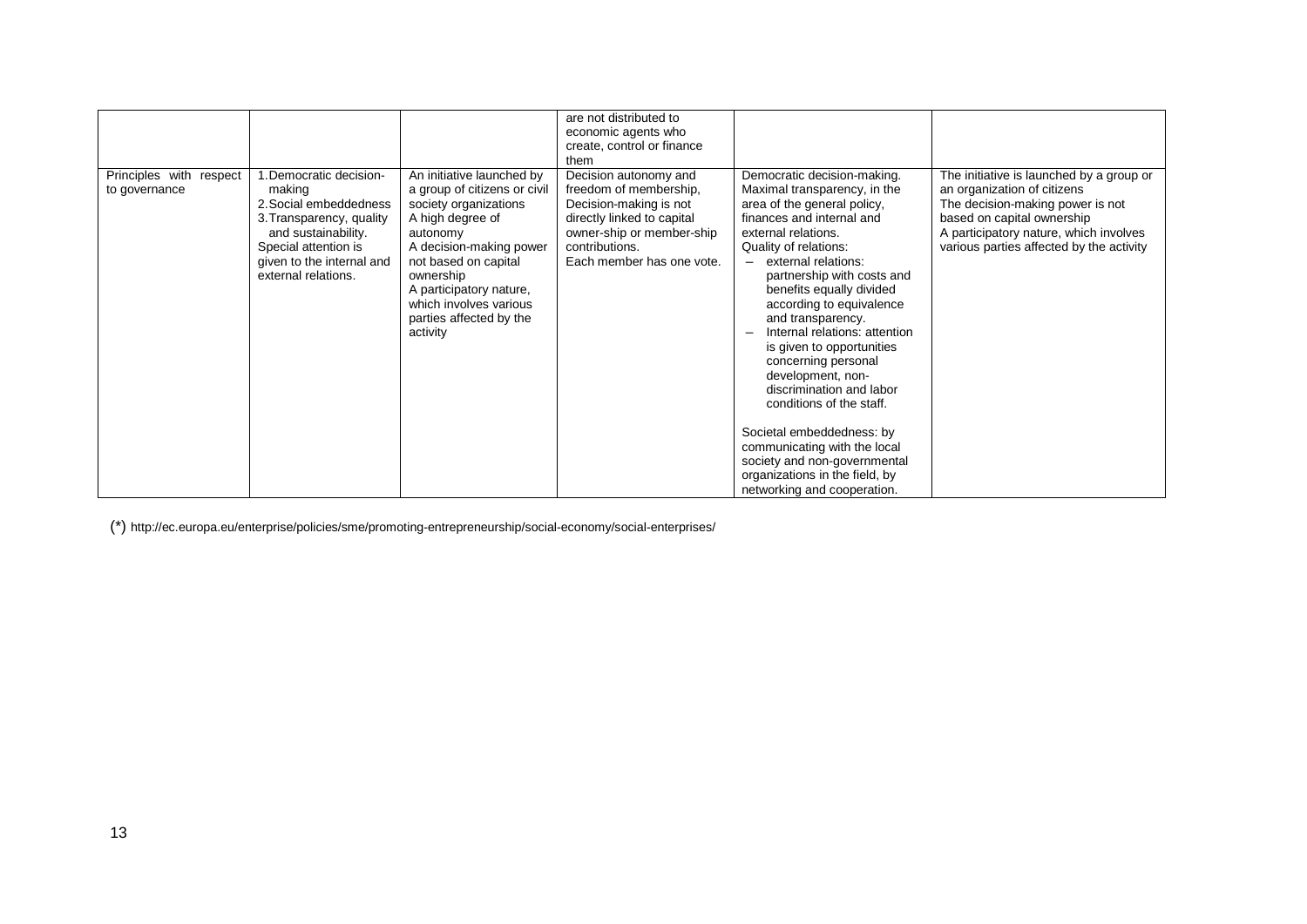As is clear from the comparison of definitions in the table above, the definitions have some common core elements as well as some distinctive specifications.

With the exception of the CIRIEC-definition, all definitions investigated refer to a *wide variety* of enterprises and initiatives *producing and selling goods or services* in *a continuous and profitable way*, asking a price for it (albeit this price may be far below production costs). With the exception of the CIRIEC definition, all definitions studied refer to enterprises and initiatives that are *active on the market*.

A further specification of the economic character of social enterprises is present in the EMES- and ECdefinitions, stating that the organizations should have *a minimum of paid labor*. It is argued to be an important and crucial criterion of 'social enterprises', since employment can be seen as key part of risk taking and central to the production and selling of goods and/or services in the market, thus of 'entrepreneurship'.

All definitions state that the *social goal*, or the *goal to benefit the community* (which can be a community of members or a larger local community or society) is the main objective of the enterprise or initiative, and the very reason of its existence. The policy definitions are more specific than the others with respect to the description of fields of activity, though the specifications of the Flemish government and the European Commission are not completely in line with one another. Both refer to work integration, but on top of that, the Flemish government refers to sustainable (in terms of the preservation of the environment) development and production, whereas the European Commission refers to personal services and local development of disadvantaged areas.

All definitions claim that *profit* is not a goal in itself, but a *means to realize, on a continuous basis,* the *social goal*(s). The Flemish definitions (both the field and the policy definition) also mention the principle of priority of labor over capital.

All definitions state that the enterprises and initiatives in the social economy have a *participatory character*: *Decision-making is democratically organized*, with decision-making power not based on capital ownership. The distribution of voting rights varies from the principle 'one person - one vote', to a limitation of voting rights at the general assembly, thus limiting the power of majority shareholders. Actors that are in a way affected by the enterprise's activity are involved in the decision making process. The Flemish definitions (both the field and policy definitions) also mention transparency and the quality of the internal and external relations (relations with internal and external stakeholders) as important principles driving enterprises and initiatives in the social economy.

We confronted representatives of policy makers and representative bodies of enterprises and initiatives that, in theory, can be seen as prototypical for the social economy, with our analysis of these definitions and developed, in a dialogical process, criteria for the concrete distinction of those organizations that, a priori, can be recognized social economy actors and thereby form the population for our monitor.

#### *3.3.2 First reaction of policy makers and key figures in the field*

A first focus group with social economy policy makers, representatives of work integration enterprises (WISE's), representatives of the cooperative field as well as the social profit, was held on May 7, 2013. Two important conclusions came out of this first focus group:

- 1. There is a need for a conceptualization that is not only theoretical, but that indeed refers to a lived reality. The organizations that were present at the focus group argued that the definitions and criteria in literature and policy documents are often theoretical, but do not refer to the reality.
- 2. There is a need for objective and clear and measurable criteria, since, for a lot of organizations in the field, it is not entirely clear whether they are part of the social economy or not. Moreover, some companies with legal forms that are generally used 'for profit' in fact do operate according to social economy or cooperative principles. Two important questions arise:
	- a. What makes the entrepreneurial character of an organization?
	- b. What is a social goal or social purpose of an organization? When is an organization operating and governed in a social way?

Thus, we formulated more clear and concrete criteria for distinguishing social enterprises and initiatives in the social economy from others, clarifying and operationalizing the entrepreneurial and the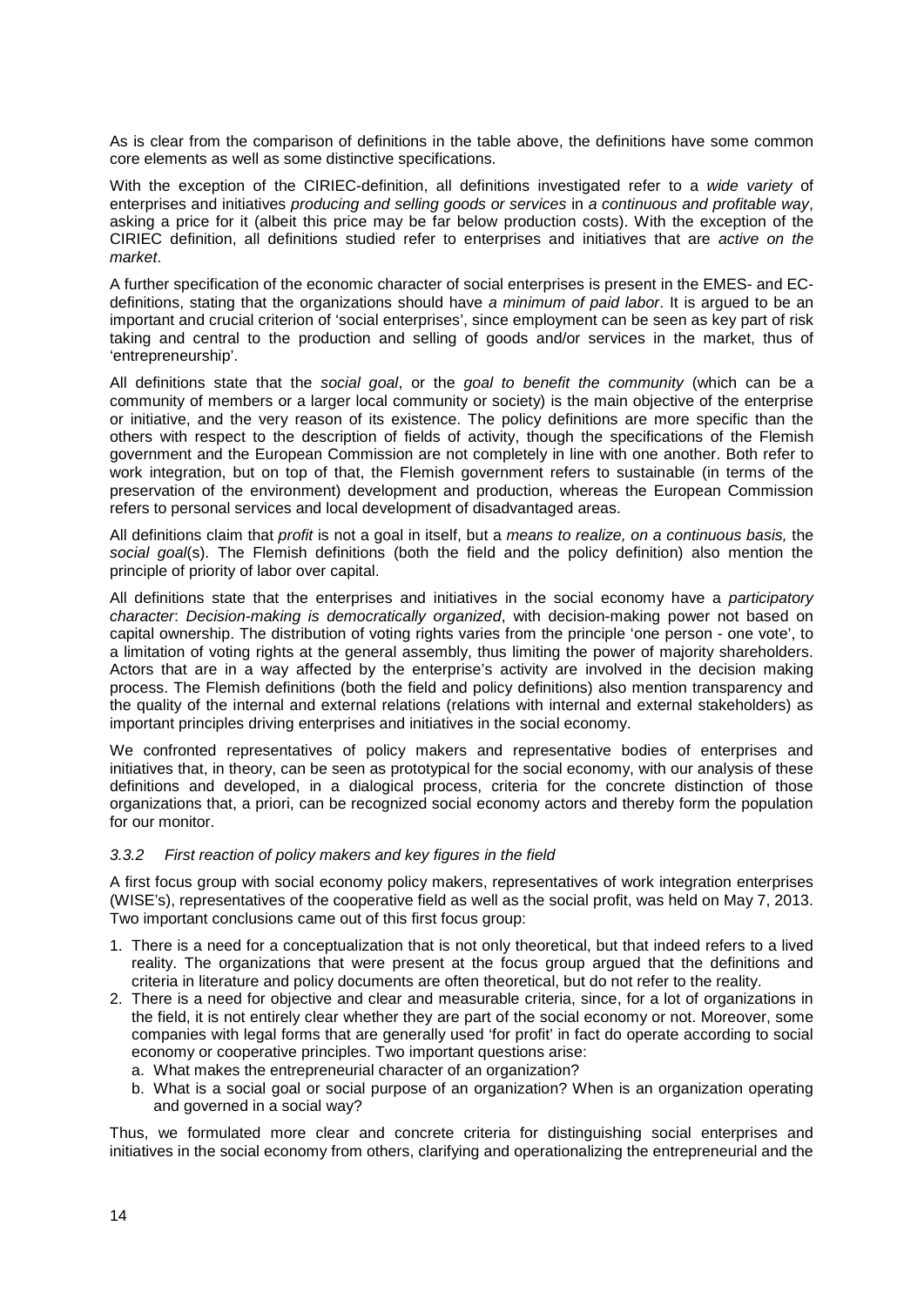social features of those enterprises and initiatives. These criteria, as well as the result of our discussion<sup>[7](#page-14-0)</sup>, are described in the following paragraph.

# *3.3.3 Criteria for the delimitation of social enterprises*

#### *Entrepreneurial character*

From the Design Lawbook of Economic Law (FOD Justitie, 2009), the definition of 'enterprises' in the Crossroads Bank of Organizations (KBO) in Belgium, as well as the definitions of EMES and the European Commission (2011, 2013) we extracted 4 criteria of the entrepreneurial character of social enterprises:

- − Continuous commercial, financial or industrial activities, as well as practicing 'acts of trade'.
- − Being VAT-obliged.
- − A minimum amount (>50%) of paid work (self-employed and/or with employees).
- − Generating a minimum (>50%) of market-incomes.

#### *Social character*

We further distinguish different criteria concerning the social character of these enterprises. These criteria are in line with the EMES criteria/definition (Defourny & Nyssens, 2013) and the definition of the European Commission in the Social Business Initiative (European Commission, 2011), as well as in the 'Guide for the Social Economy and Social Entrepreneurship' (European Commission, 2013). These criteria concern the social mission of the enterprise, as well as its internal governance.

#### *Social mission:*

1. A clear description of a social goal/an explicit social aim in the by-laws, mission and vision of the organization.

This can be in the field of:

- − Social employment (e.g. Work Integration Social Enterprises);
- − Personal services (for example child care, care for the elderly, aid for disabled persons,…);
- − Local development of disadvantaged areas.

In accordance with the definition of the Flemish community we also propose to add activities in the field of sustainable development and environmental protection and preservation, provided that they are economic production activities, that is production and selling of goods and services.

In accordance with the delimitation of fields of social purposes for social cooperatives in the Italian Law on Social Cooperatives<sup>[8](#page-14-1)</sup>, as well as the criteria for the assignment of tax exemptions for nonprofit organizations in Belgium<sup>[9](#page-14-2)</sup>, we also discussed the possibility of activities in the following areas, provided that they are economic production activities:

- 1. Education and training
- 2. Culture, sports and leisure
- 3. Scientific research
- 4. Humanitarian aid to victims of disasters and wars
- 5. Development cooperation
- 2. Limited profit distribution

No profit distribution (e.g. non-profit organizations) or a limited profit distribution: a maximum of 6% (e.g. recognized cooperatives and companies with a social aim) (avoiding a profit-maximizing behavior).

3. An initiative launched by a group of citizens or civil society organizations.

<span id="page-14-0"></span> $<sup>7</sup>$  We will add the results of our discussion in the second focusgroup, which will take place on October 7, 2013 in a final version</sup> of this paper to be presented at the CIRIEC-conference.

<span id="page-14-1"></span><sup>8</sup> Law 381 (1991).

<span id="page-14-2"></span><sup>&</sup>lt;sup>9</sup> www. fiscus. fgov.be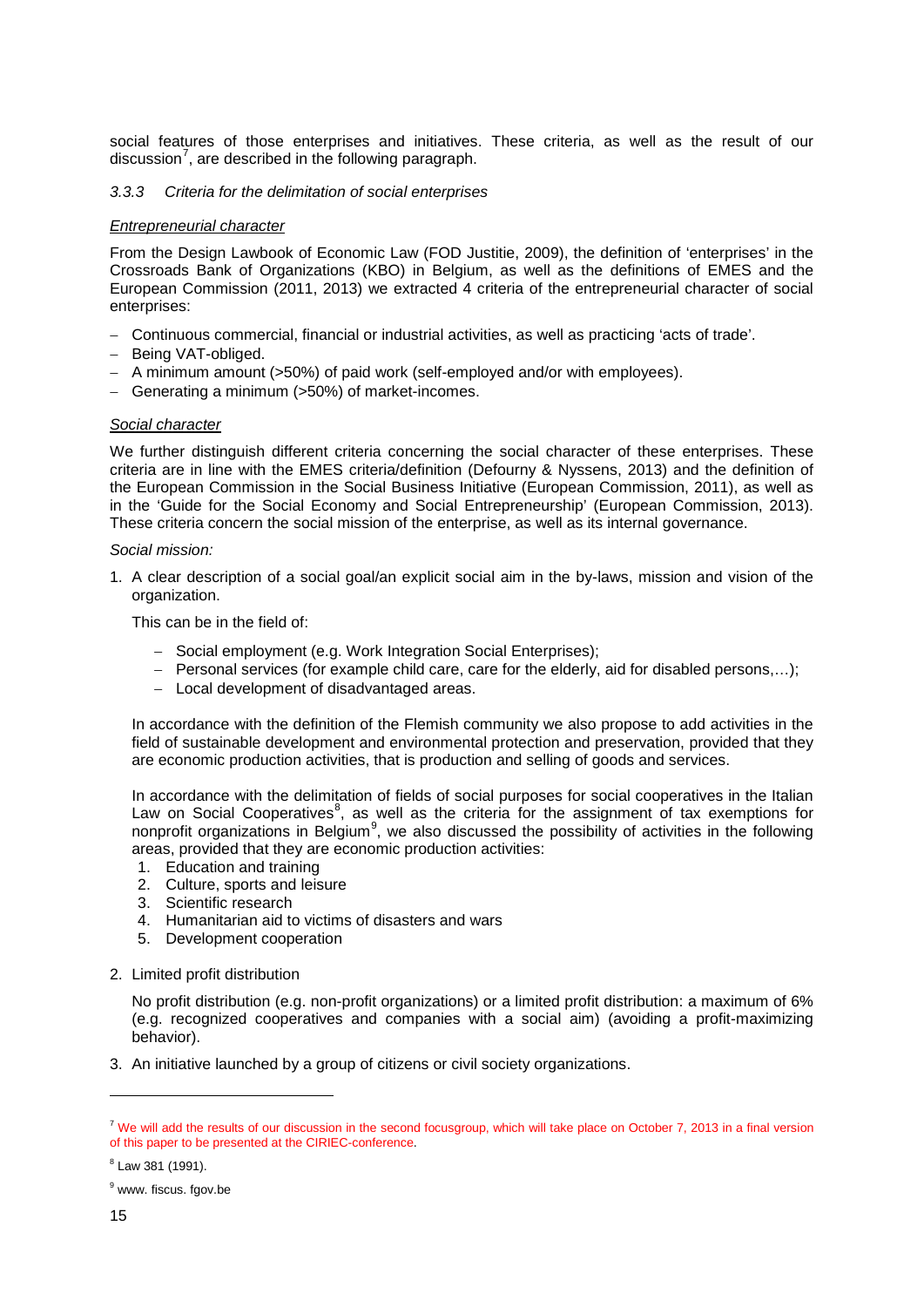# *Governance/decision-making*

1. A high degree of autonomy

The initiatives are created by a group of people on the basis of an autonomous project and they are governed by these people. However they may receive public subsidies and other non-market incomes, they are not managed by politic or other organizations.

- 2. A decision-making power not based on capital ownership
- One person one vote, or limitation of the voting right at the general assembly 3. A participatory nature, which involves different stakeholders Participation of members, users, customers in the decision-making (board of directors, general assembly,…). Participative labor organization.

# **4. Conclusion**

Based on academic literature and the definitions of social enterprises in these documents, definitions of social enterprise in policy documents, in Flanders as well as in Europe, and consultation of the representatives of types of organizations that in the literature are seen as prototypes of social enterprises en initiatives, we defined four criteria concerning their economic or entrepreneurial character, as well as six criteria concerning their social character (including the internal governance aspect). They were operationalized in order to get a clear view of what organizations are to be included in the list of social economy actors which is intended to be the foundation of our elaborated monitor of the social economy in Flanders 2013.

Thus, the population of social economy actors encompassed by our monitor will have the following ten features:

- 1. Continuous commercial, financial or industrial activities, as well as practicing 'acts of trade'.
- 2. Being VAT-obliged.
- 4. A minimum amount (>50%) of paid work (self-employed and/or with employees).
- 5. Generating a minimum (>50%) of market-incomes.
- 6. A clear description of a social goal/an explicit social aim in the by-laws, mission and vision of the organization.
- 7. No or a limited profit distribution max. 6% (cf. the criteria for the accreditation of cooperatives and for social purpose companies in Belgium).
- 8. An initiative launched by a group of citizens or civil society organizations.
- 9. A high degree of autonomy: autonomous project governed by stakeholders involved.
- 10.A decision-making power not based on capital ownership: one person one vote, or restriction of voting rights at the general assembly to 10% (cf. the criteria for the accreditation of cooperatives and for social purpose companies in Belgium).
- 11.Participation of relevant stakeholders in decision making structures, participatory labor organization.

An important strength of our approach is that our construction of the population for the monitor of the social economy 2013 in Flanders is scientifically grounded, as well as representing a recognized reality, validated by representatives of types of organizations that, in theory, are generally understood as prototypes of 'social enterprises'. The more specific operationalization of the theoretical criteria, in line with the literature and validated by key figures in the field, allows to establish a repertory of social economy actors for which data can be gathered and analyzed in order to describe their character and impact. It can also support the development of more social enterprises and of a self-conscious social economy: from a social economy *an sich* to a social economy *für sich*.

Evidently, the population of our monitor is thus a time and space specific construction, depending on evolutions in concept and meaning given and actual organizational developments in the field. Since this is in constant evolution, the population of the monitor needs to be updated on a regular base, always in dialogue with key figures in the field.

# **5. Further research steps**

In a next step, the different representative organizations of the social enterprises will provide us with a list of enterprises who, to a greater or lesser extent, meet these criteria or features. By providing us with their names and a unique identification number (KBO-number), we can trace these enterprises in the administrative data-sets. In that way, a theoretical funded sample (panel or enterprises) will be composed, for which data will be extracted in the national administrative datasets at one hand, and by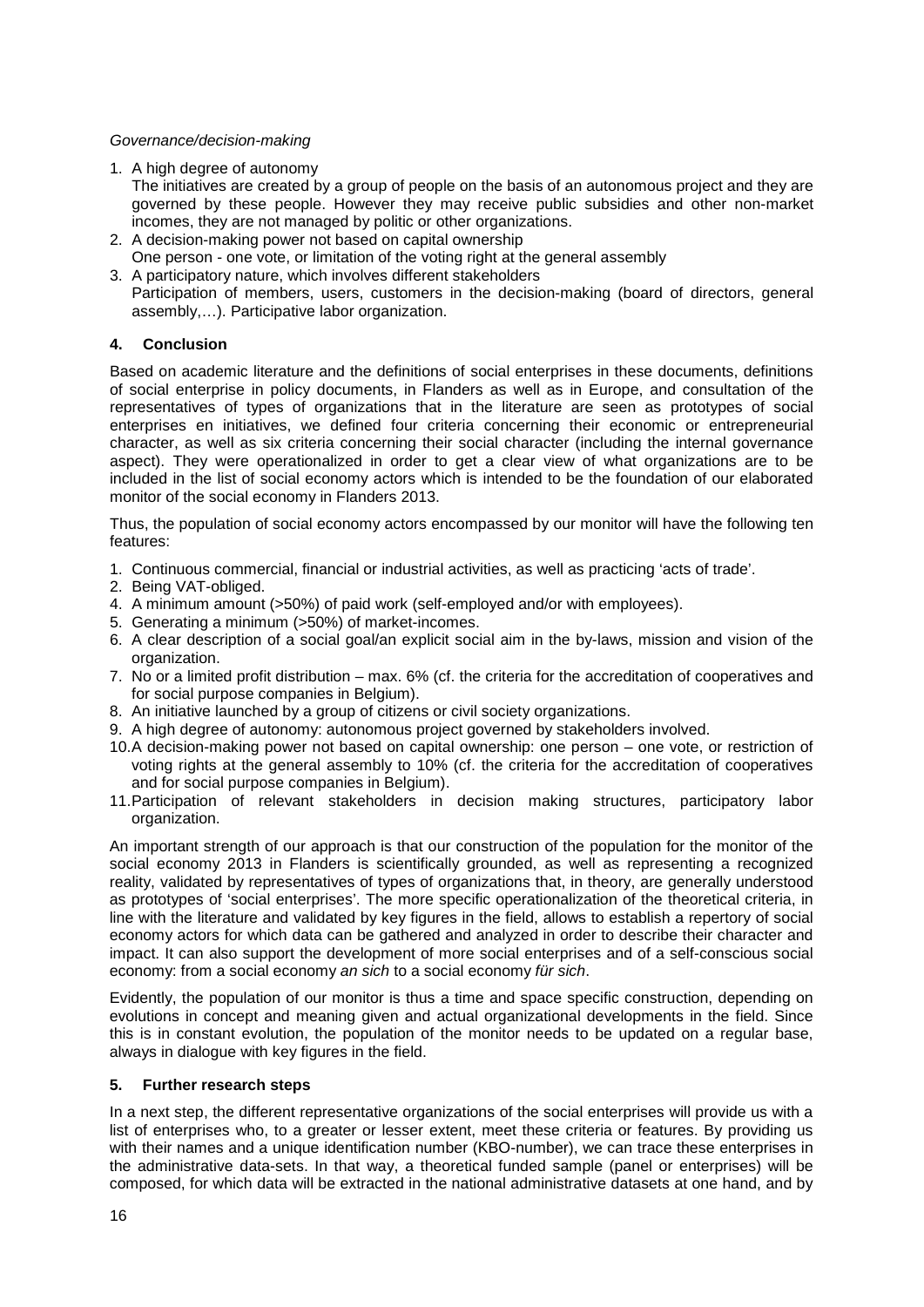who a survey will be taken with regarding to indicators of realized social added values (see the second aim of the elaboration of the monitor for the social economy in Flanders).

With that, we will construct a flexible and dynamic monitor which contains a panel of enterprises which can be defined as 'social enterprises', and act as social enterprises, and for which we can sample information about who they are, what they do, how they do it and which added value they create by doing this. The expected timing to construct this broad, realistic and dynamic monitor is two years, so that at the end of 2015 this monitor for Flanders will be available.

#### **6. References**

Archer M. (1995), Realist Social Theory: The Morphogenetic Approach, Cambridge University Press, 354p.

Barea, J. & J.-L. Monzón Campos ( 2006), Manual for drawing up the satellite accounts of companies in the social economy: co-operatives and mutual societies. Luik: CIRIEC, 194p.

Bhaskar R. (1979), The Possibility of Naturalism: A Philosophical Critique of the Contemporary Human Sciences, Routeledge Chapman & Hall, 194p.

Blumer H. (1969), Symbolic Interactionism: Perspective and Method, University of California Press, 208p.

Borzaga, C. & Defourny, J. (eds.) (2001), The Emergence of Social Enterprise, London and New York: Routledge.

CIRIEC (2005), The social economy in the European Union, 128p.

Coates, A. (2011), Juridische aspecten eigen aan de onderneming in de sociale economie, Onderzoeksdeel III: Rechtsvergelijking van de sociale economie onderneming in Europa, Universiteit Antwerpen, Steunpunt WSE, 131 p.

Coates, A., Van Steenberge, J. & M. Denef (2008), Juridische aspecten eigen aan de onderneming in de sociale economie, Onderzoeksdeel I: Onderzoek juridische statuten, Universiteit Antwerpen, Steunpunt WSE, 127 p.

Coates, A. (2009) Juridische aspecten eigen aan de onderneming in de sociale economie, Onderzoeksdeel II: Harmonisatie van de statuten-sociale economie en Europa, Universiteit Antwerpen, Steunpunt WSE, 105 p.

Coates, A. & W. Van Opstal (2010), 'Juridische kaders in de sociale economie: een rechtseconomische doorlichting,' Over.Werk 3, 51-65.

De Mey, R. et al. (2008), Organisatie en ontwikkeling van de sociale economie. Onderzoeksdeel 1: ontstaan, geschiedenis en dynamiek van de sociale economie. Universiteit Antwerpen, Steunpunt WSE.

Defourny, J., Develtere, P., Fonteneau, B. & M. Nyssens (2009), The worldwide making of the social economy. Leuven: ACCO.

Defourny J., Nicaise I. & Bajoit G. et al. (2001), Sociale Economie: conceptualisering, sociale tewerkstelling en buurtdiensten, Standaard Uitgeverij, Antwerpen.

Defourny J. & M. Nyssens (2008), Social enterprise in Europe: recent trends and developments, Working Paper 08/01, 40p.

Defourny J. & M. Nyssens (2010) 'Conceptions of Social Enterprise and Social Entrepreneurship in Europe and the United States: Convergences and Divergences', Journal of Social Entrepreneurship,1: 1, p32-53.

Defourny J. & M. Nyssens (2012), The EMES approach of social enterprise in a comparative perspective, Working Paper 12/03, 27p.

Deraedt, E. & W. Van Opstal (2009a), Een monitor voor de sociale inschakelingseconomie in Vlaanderen. Methodologierapport, Steunpunt WSE – HIVA, 89p.

Deraedt, E. & W. Van Opstal (2009b), Een monitor voor de sociale inschakelingseconomie in Vlaanderen. Resultatenrapport, Steunpunt WSE, Leuven, 55p.